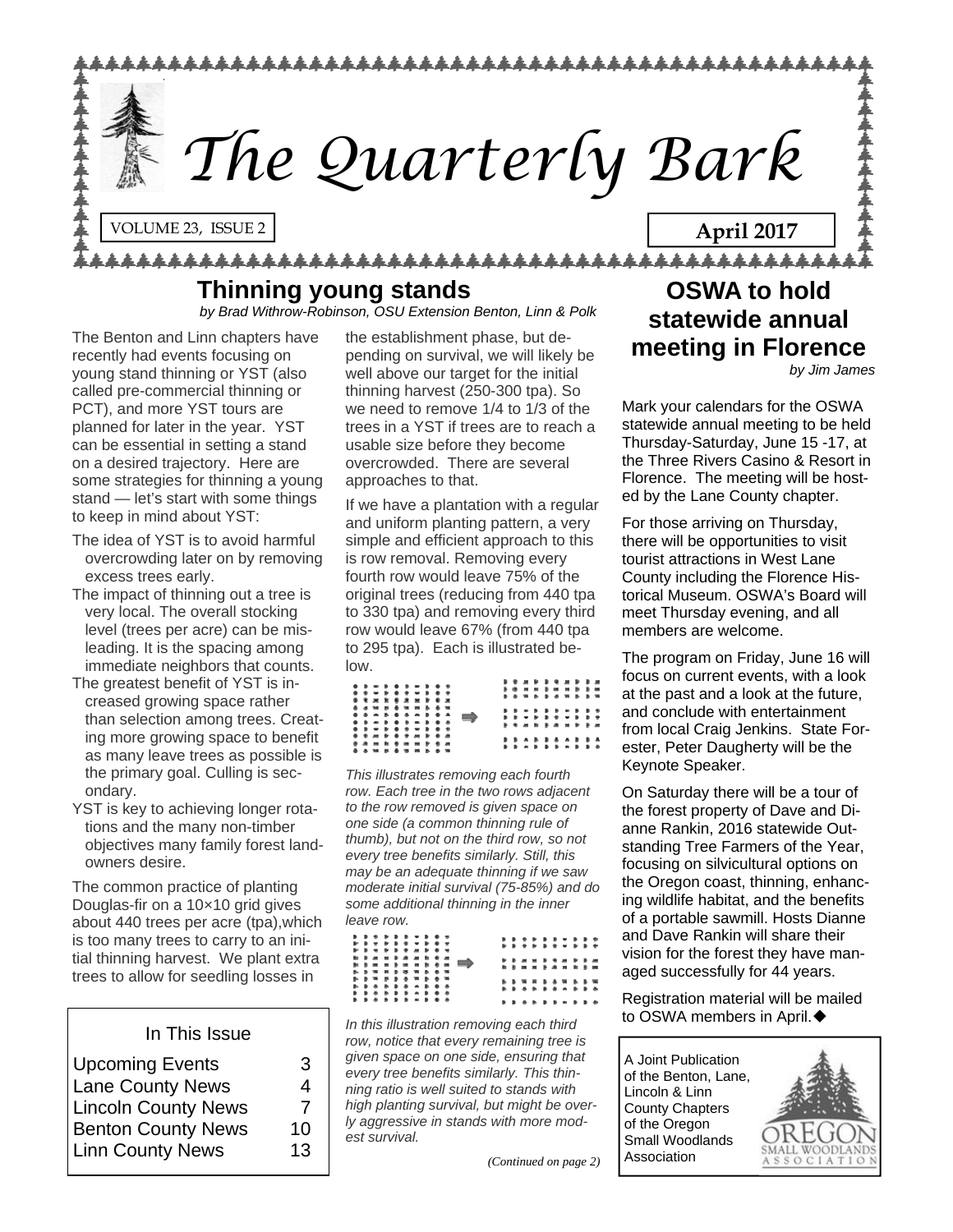# **Thinning young stands**

*(Continued from page 1)* 

Besides the mechanical and intellectual ease of row thinning, it can have added benefits if you are a little late in doing the job, and having trouble getting the larger trees to fall to the ground. Felling a row gives room to fell trees into an open space.

Another systematic and only slightly less straight forward approach is to remove every third or fourth tree in a row. That sound too easy? By saying you will choose any one of every 3 or 4 trees in each row, you can do some limited selection and remove small or defective trees preferentially. But don't get carried away, stay focused on the main goal of removing one of each group of three or four trees, not culling. That comes later. When you come upon a gap with a missing tree (previously thinned by deer, voles or drought), you may count it as a removal and move on, or not, depending on your



*Quarterly Bark* 

Published four times a year in January, April, July and October.

Editor: John Westall 12090 Rolling Hills Road Monmouth, Oregon 97361-4600 503-838-1436 westallj@att.net

The views and or opinions expressed herein may not necessarily be the opinion of the Benton, Lane, Lincoln or Linn County members or of the editor.



A quarterly publication of the Benton, Lane, Lincoln and Linn County Chapters  $\overline{\mathrm{DREGON}}$  of the Oregon Small Woodlands Association

### The Quarterly Bark

actual stocking, your target stocking, and how many trees you need to remove. You can also take a couple rows at a time and consider the 3 or 4 spaces in each row as a group of 6 or 8 from which to choose your two trees to remove.

|  |  | .<br>.<br>.<br>. |  |  |  |  |  |  | <br>.<br>.      |  |
|--|--|------------------|--|--|--|--|--|--|-----------------|--|
|  |  | .<br>.<br>.      |  |  |  |  |  |  | <br>.<br>.<br>. |  |
|  |  | .<br>.<br>.      |  |  |  |  |  |  | .<br>.          |  |

*In this illustration removing every third tree in a row, notice that it also creates a pretty uniform benefit to all trees. Each leave tree generally gets opened up on two sides (when removal is staggered row to row), benefiting trees similarly.*

So there you have a few simple approaches that will allow you to expand the growing space and effectively redistribute resources among your leave trees through YST. Each can be done with a minimal amount of thought and debate. There are other schemes that also work. But the point is to choose an approach that makes sense to you, one that you can do consistently, effectively and efficiently. The earlier you do it (maybe around age 10 in western Oregon), the more efficient and beneficial it will be.

Remember, the idea of YST is to make room for trees to grow without harmful competition until more can be removed in the first thinning harvest, which should then pay for itself. It is at that initial thinning harvest that you can make more complicated decisions about spacing and arrangement to reflect your long

term goals for a stand, such as habitat diversity or timber quality.

Young stand thinning is not all that complicated, but it does seem hard for people to get done. If you have too many trees it is a very important step towards keeping you on track. Without it, it is often harder to achieve many landowners' goals, especially those relating to aesthetics or habitat diversity.

[Article adapted from *Tree Topics*  blog, [http://blogs.oregonstate.edu/](http://blogs.oregonstate.edu/treetopics/) [treetopics/](http://blogs.oregonstate.edu/treetopics/).] ♦

# **Willamette Valley ponderosa pine workshop**

*by Jim Merzenich* 

Members of the Willamette Valley Ponderosa Pine Conservation Association (WVPPCA) hosted a workshop on the management of ponderosa pine on February 16. There were approximately 20 guests in attendance.

Field studies have shown that the ponderosa pine native to the Willamette Valley is adapted to our unique soil and climatic conditions and are genetically distinct. With deep taproots this pine survives on sites that are either too dry or too wet for other conifers. The WVPPCA was established in 1996 to conserve the genetic diversity of Willamette Valley pine and to promote pine as a viable commercial tree to grow on marginal sites.

### **FORESTLAND FOR SALE in OREGON & WASHINGTON**

We market forestland properties in western Oregon and Washington, Check www.WorldForestInvestment.com for the latest properties available under "Forestland for Sale" tab.

If you have a forestland property that you have considered selling; we offer free consultation and will come look at your land. If you are settling an estate, let us do the job of getting you the best price.

With 40 years of experience in forestry work, we can offer solutions from a practical forestry and financial standpoint.



Licensed Broker in Oregon and Washington. **Professional Forester** Mark.Willhite@juno.com 503-695-6419

Member: Society of American Foresters, Oregon Small Woodlands Association, Washington Farm Forestry Association, Forestland Owners Association, American Tree Farm System, and the Clackamas County Farm Forestry Association.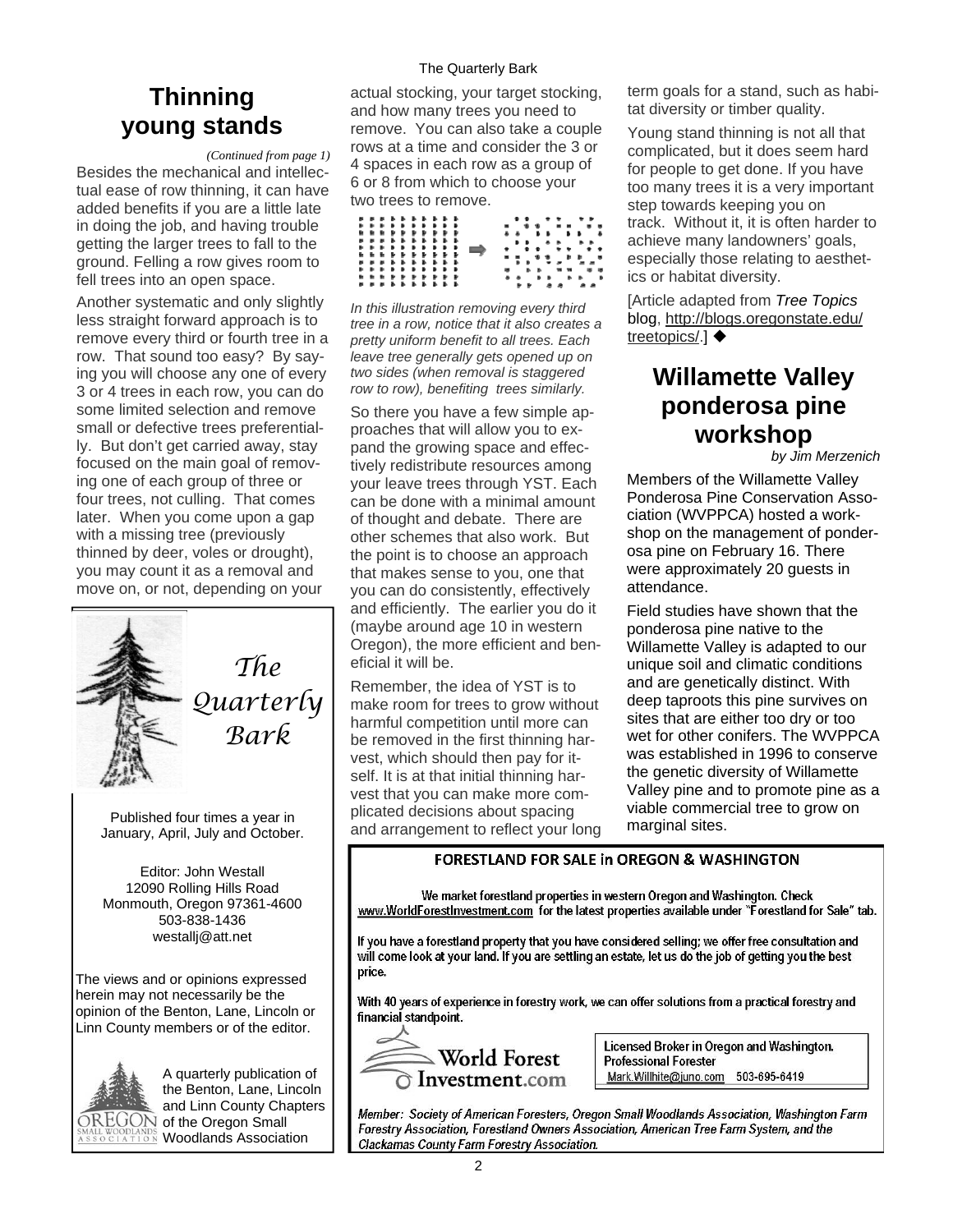Mike Barsotti, the host of this session, talked about the objectives of the WVPPVA and the establishment of the pine seed orchard.

Ponderosa pine may have been introduced to the Willamette Valley via the Bretz (Lake Missoula) floods at the end of the last ice age. Joe Holmberg described these floods and the ecological adaptations that have occurred that make our race of pine unique. Joe also gave a primer on pine establishment and management, and he discussed the various insects, diseases, and environmental factors which affect pine.

A viable industry that will buy and process pine logs has been slow to develop in the Valley. Bill Marshall of Cascade Timber Consulting explained a current study that will test the wood qualities (strength, hardness, permeability, machinability, etc.) of sawn ponderosa pine lumber. These data can then be used to help design manufacturing facilities that will utilize our pine.

Oregon Department of Forestry entomologist Christine Buhl discussed the insect and disease agents which affect pine. Ips infestations are generally started in green slash. By avoiding treatments and slash creation in the spring and summer season, generally February to September, infestation can be generally averted. Stressed trees growing in overstocked stands on poor sites are most likely to be attacked and killed. Keep your stands thinned and healthy to avoid beetle activity.

Landowner Jim Merzenich talked about pine management on poor sites: (i) Plant trees at densities commensurate with the site. A 10x10' spacing of 435 tpa is too dense for most sites. A 14'x14' spacing (222 tpa) is more appropriate. (ii) Grass competes with seedlings for soil moisture. Control weeds within a 5-foot diameter circle of each seedling for at least two years. Use dye when spraying. (iii) Very dry and wet sites may be better suited as meadows. Jim also noted that Ips outbreaks generally occur in unhealthy over-stocked stands on poor sites.  $\blacklozenge$ 

### **OSU Extension contacts and online calendars**

For events in and around **Benton, Linn and Polk Counties** check [http://extension.oregonstate.edu/benton/forestry/events.](http://extension.oregonstate.edu/benton/forestry/events)

Also, you can sign up for the *Compass* **and** *Needle* mailing list to receive an e-mail notice when an event is scheduled: send a request to [jody.einerson@oregonstate.edu](mailto:jody.einerson@oregonstate.edu) or phone Jody at 541-766-6750.

For events in and around **Lane County**, see

<http://extension.oregonstate.edu/lane/upcoming-classes-events> or contact Lauren Grand, 541-579-2150 or [lauren.grand@oregonstate.edu](mailto:lauren.grand@oregonstate.edu).

For events in and around **Lincoln County**, see <http://extension.oregonstate.edu/lincoln/forestry>or contact Valerie Grant, 503-325-8573 or [valerie.grant@oregonstate.edu](mailto:valerie.grant@oregonstate.edu).

## **Upcoming events**

**Oregon Season Tracker Training**, Wren, Tuesday, April 4. Details p. 11. Pre-register.

**Woodland Management—A Basic Forestry Short Course**, Newport, Wednesdays, April 5, 12, 19, 26; Saturday, May 6. Details p. 7. Preregister.

**Linn Tour of The Wood Castle,**  Albany, Wednesday, April 5, Details p. 14, RSVP required.

**Woodland Discovery Planning Workshops**, Corvallis, Thursdays, April 13, 27. Details p. 11. Preregister.

**Women Owning Woodlands: Preparing for your Management Plan**—Walk in the Woods, Lane County**,** Tuesday, April 18. More information p. 4. Pre-register.

**Cruise, Fell, Buck & Scale**, Lane County near Crow, Saturday, April 22. Details p. 5. Pre-register.

**Georgia-Pacific Sawmill Tour,**  Philomath, Monday, April 24. Details p. 10. RSVP.

**Wildland Fire Information Tour,**  Airlie, Thursday, May 11. Details p. 10. RSVP.

**Oak Basin Tree Farm Tour**, Brownsville, Saturday, May 13. More information p. 14.

**Get Outdoors Day**, Peavy Arboretum, Corvallis. Saturday, June 3, 10 am-3 pm. Discover the forest in your own backyard. A free family event with fun outdoor activities.

**Tethered Logging Demonstration**, Benton County, June. More information on p.11. Sign-up for The *Needle* (see above) to receive details when they become available.

**OSWA Annual Meeting**, Florence, June 15-17, More information p. 1. Registration materials to arrive by mail in April.

**Lincoln County TFOY Tour**, Newton Forests, Eddyville. Saturday, June 24, 8:30 am - 2 pm. Details p. 7. RSVP.

**Benton County Summer Picnic**, Kings Valley, Saturday, July 15. More information, p. 11.

**Benton County 2017 TFOY Tour**, Saturday, September 2. More information p. 11.  $\blacklozenge$ 

### **Pre-registration and RSVP for events**

Note that most events are now requesting or requiring an RSVP or preregistration. The registration contact may be a member of an OSWA chapter, an OSU Extension office reached by phone or e-mail, or direct online registration through a variety of online registration systems. Contact information is on the page with the additional information. If responding by email, please include phone number and number of people attending.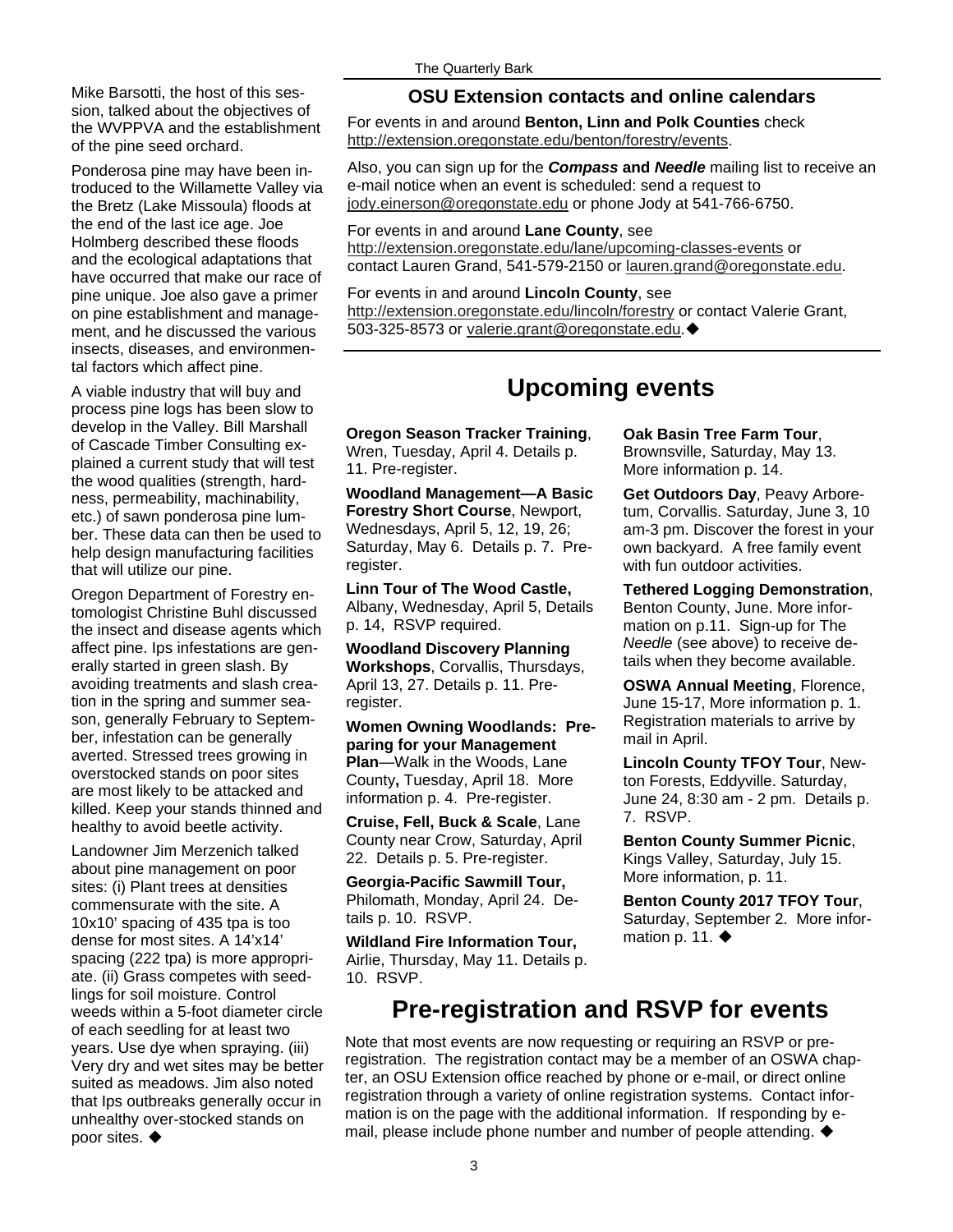# *Lane County News*

## **Winter activities**

**Winter 2017.** Once again LCSWA held a successful annual meeting with 75 attendees enjoying a pleasant evening dining and socializing. Attendees were updated on upcoming political issues with the Oregon State Legislature, as well as hearing from the new District Forester for East Lane, Chris Kline. In February our annual seedling sale sold close to 4,000 seedlings of various species at Alton Baker Park in Eugene. LCSWA's board has also been involved in planning and assisting the Rankins with the upcoming OSWA annual meeting being held in Florence this summer.

Winter has also brought about challenges for many forest land owners. This year we are experiencing more normal weather patterns for our region as compared to last year's moderate temperatures and low rain fall. December- January was extremely challenging with the freeze and snow fall we experienced on the valley floor. Many of our family forest land owner's where hit hard with damage from the snow and freezing conditions. Small conifers and large hardwoods took serious damage. If you happen to be one of those members, you probably are experiencing the challenges of how to clean it up. There are definitely challenges since the economic values for many of the damaged trees may not cover the costs. Many of the hardwoods on our valley floor have little to no value, and the damage to conifers has been primarily in young plantations, which have low values. If you have used a logging contractor in the past you may want to check with him and see what he can do for you. Don't hesitate, since logging contractors become busy during the summer period.

### **Upcoming events**

**OSWA Annual Meeting.** June 15- 17, Three Rivers Casino, Florence. See p.1 for more information.

**LCSWA Quarterly Board Meeting**, Thursday, April 13, 4-6 pm, West Lane ODF, Veneta. *by Gary Jensen, LCSWA Chair* 

**Lane County Information.** With 2016 being a presidential election year, many issues and diverse topics are being debated in the public forum including concerns involving forest landowners. Within Oregon, OSWA is following legislation that could affect forest landowners. To date we have seen proposals to remove property tax deferral for our forestlands, to change the forest practices act to make it more restrictive and to find new revenue streams to fund our state government. Stay tuned in, and appreciate what OS-WA is doing to keep us informed of what our legislators are doing.

Another issue of concern to OSWA is the make-up of the Board of Forestry. With the recent resignation from the Board of Gary Springer, a small woodland owner and professional forester, we now have a Board that lacks representation form forest landowners and particularly small woodland owners. LCSWA has voiced its concern over this lack of representation and sent a letter to Governor Brown requesting that she fill the open board seat with someone who has a background similar to that of Gary Springer. The Governor's response was very vague: "*The Governor seeks to appoint knowledgeable individuals with a history of thoughtful collaboration, and seeks candidates from many stakeholder organizations."* Not sure this represents small woodland owners? If you have an interest in serving on the Board of Forestry you should consider contacting Oregon State Boards and Commissions, Executive Appointments Office at 503-378-2317.

Take care and enjoy your forest. We look forward to seeing you at LCSWA's upcoming events. ♦

# **Upcoming Lane OSU Extension tours**

*by Lauren Grand* 

### **Women Owning Woodlands presents: Walk in the Woods - Preparing for your Management Plan - Tuesday, April 18**

A written forest management plan serves many purposes. It is required for Oregon Tree Farm System participation, helps you qualify for costshare funding, and it forms the foundation for sustainable forest management. A plan is a valuable communication tool for your family as well. Landowners can write their own forest management plan and save on professional consulting costs.

Writing a plan takes time and understanding of your property, but Wylda Cafferata and her family have developed a great plan that fits their objectives and isn't overwhelming to maintain. Join us for a walk in the woods to hear Wylda's great advice on getting started, things to consider, how to keep records of activities, and most importantly making it fun and enjoyable!

Event is free but pre-registration is required: contact Tiffany Fegel at [Tiffany.Fegel@oregonstate.edu](mailto:tiffany.fegel@oregonstate.edu) or 971-409-4030.

### **Lane County Chapter Board of Directors**

Mike Atkinson, Treasurer 1964coyote1963@gmail.com Dick Beers, Vice President rbeers2606@comcast.net Tom Bauman lindsayga@peak.org Wylda Cafferata wyldac@gmail.com Jim Christian christmastreeland@yahoo.com Gary Jensen, President treegary@aol.com Rick Olson rolson2@attglobal.net Alan Petersen 541-746-3929 Chuck Volz chuckvolz67@gmail.com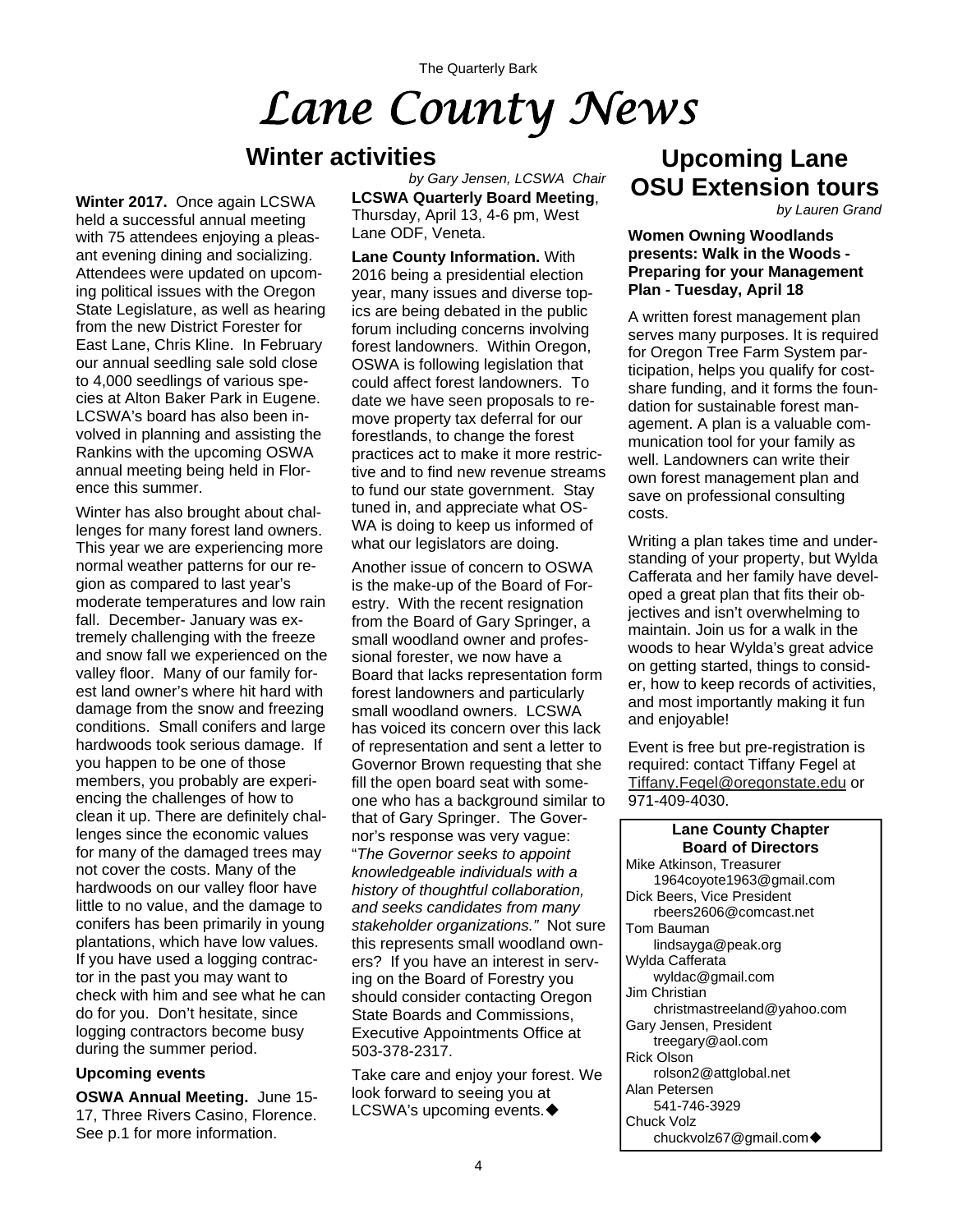### **Cruise, Fell, Buck, & Scale - Saturday, April 22**

This field tour will take you through the steps required to prepare a tree for market. Learn to use the Woodland Stick and tarif system to measure, *cruise*, merchantable log volume. We will also discuss the steps involved in evaluating a tree to be safely and properly cut down, *fell*. Once the tree is on the ground we will observe some sample purchase orders and discuss cutting techniques, *buck*, that generate the greatest revenue from the tree. After the logs have been bucked and limbed, we will observe the steps involved in conducting westside grading and scaling to determine individual log grade and volume, *scale*.

The class will be lead by Steve Bowers and Francisca Belart, OSU Extension - Timber Harvesting Specialists on Saturday, April 22, 9 am noon at the Baumann Tree Farm near Crow.

For more information and required pre-registration see [http://](http://extension.oregonstate.edu/lane/forestry/cruise-fall-buck-scale) [extension.oregonstate.edu/lane/](http://extension.oregonstate.edu/lane/forestry/cruise-fall-buck-scale) [forestry/cruise-fall-buck-scale](http://extension.oregonstate.edu/lane/forestry/cruise-fall-buck-scale) or contact the Lane County Extension office in Eugene, 996 Jefferson St, [lauren.grand@oregonstate.edu](mailto:lauren.grand@oregonstate.edu) or 541-579-2150.

### **Book review —**  *The Lumberman's Frontier Three Centuries of Land Use, Society , and Change in America's Forests*  by Thomas R. Cox

*by Wylda Cafferata* 

You have to be really interested in the history of American forestry to plow through this magnificent account of how our woodland practices have developed and changed over the course of three centuries. Thomas Cox uses first-hand accounts, sweeping summaries and 375 pages, with an additional 100 pages of notes, to tell his story. The frontier of the story is the edge of the wild, where historically our tall timber grew. Cox describes this frontier as it is established in New England, moves to Maine, moves west to New York, and further west to Michigan and simultaneously south to the Gulf Coast, on to Oregon, Washington and California and finally to the Inland Empire of Idaho and Colorado. The book concludes with an epilogue exploring what Cox calls a "post-industrial frontier" where the debate over land use still rages.



You might think that you know enough of this history not to need the book, but you would probably be wrong in that assumption. History becomes reality in the details of its telling, and even when those details are forgotten, a sense of their depth and richness remains, and the forest echoes with their nuances. Think of the pre-colonial farmers who sold lumber, potash and staves to pay for their indentured servants. Think of the "pressure of poverty" that induced loggers in Gorham Township, Maine, to persevere until they figured a way to raft logs across Sebago Lake. Think of the first law, passed in Minnesota in 1889, to restrict cutting timber on Indian land. Every one of this book's pages is alive with the history of forests and forestry.

Because the book is indeed long, and indeed detailed, one approach to it would be to not read it cover-tocover, but rather to follow your own interests. Perhaps you only want to delve into the West Coast frontier, or the southern, or the famous logging in the old northwest of Minnesota and Michigan. Or perhaps you are interested in our earliest frontier, where agriculture and forestry joined forces, or the latest, where public and private land use issues came to a head. The book lends itself easily to such episodic reading.

The epilogue alone is worth the price of this book. Titled, "Whose Forests Are They?", Cox begins by reminding his readers that, "unlike agricultural land, which, once settled, is recognized as the property of the farmer…forest land continues to be viewed as a sort of community property, the management of which the public can direct or at least regulate in rather intrusive ways." He goes on to provide a wealth of detail defining this clash of perceptions including summaries of interviews with loggers, foresters, and environmentalists, and predicts the conflict won't be over any time soon.

We still have some weeks of rainy indoor time. Reading *The Lumberman's Frontier* could be a good way to use it.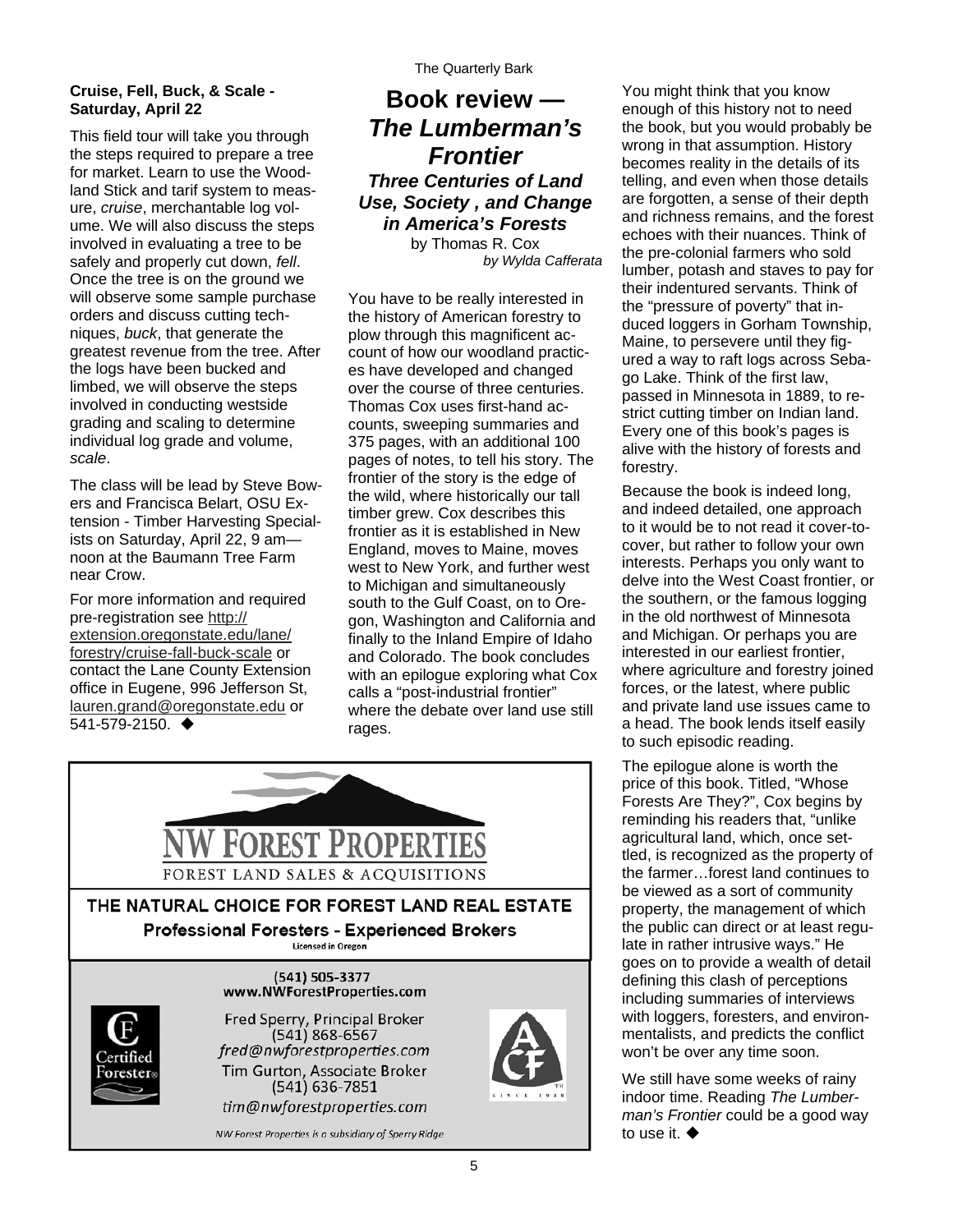# **Lane County ice storm of 2017: managing the damage**

*by Lauren Grand, OSU Forestry and Natural Resources Extension, Lane County* 

[Article adapted from the Lane County Extension *Woodland Roots E-Newsletter*, February 2017; see the original article for more details.] One of the worst ice storms in decades hit the Eugene / Springfield area this winter. Ice storms occur when a warm, moist air mass moves over a dense, very cold air mass. Although the extent of damage varied over the county, all types and ages of trees were affected. Hardwoods saw most of the damage, as conifers are better suited for ice. Of the conifers, ponderosa pine fared worse than Douglas-fir.

**Forest health concerns**. Bark beetles are normally present in our forests, but their numbers are kept in check by the defense mechanisms of healthy trees. But when there is a buildup of dead trees and tops on the ground, and standing trees are stressed by broken tops and drought, bark beetles may gain the upper hand. Both Douglas-fir and ponderosa pine are susceptible to beetle outbreaks.

Douglas-fir beetles generally fly in the spring looking for Douglas-fir stems over 12" in diameter that are recently dead or have been experiencing stress. If you have more than 3 downed trees /acre that are greater than 12" in diameter, beetle populations can rise to a level where 1-2 additional large trees / acre may be killed the following year. The outbreak becomes more intense as the number of dead, down, and damaged trees increases. Outbreaks can last from one to three years, with downed material being colonized in early spring.

Broken tops and branches allow entry of fungi that slowly decay the wood. Over time merchantable volume is lost and ultimately logs may no longer be accepted at a mill. New tops that form after a storm are more susceptible to breakage.

Excess slash and debris can damage or block roads, culverts, and ditches. If heavy rains follow, road wash out and erosion can occur. Excess dead trees, slash and debris are also a fire hazard.

**Management options**. Slash management is particularly important from January to June. Clean up slash early to reduce attraction of beetles, washout of roads, and fire risk. Large trunks should be cut from roots and made into firewood and stacked to encourage rapid drying. Smaller pieces can be chipped or burned. Remove buildup of slash in ditches and clear out culverts.

In the case of stand failure, clear cutting and starting over may be your best option. Stand failure is typically more of an issue in precommercial (too small to sell) trees, but can happen in all stands. Examples of this include young stands where damaged or dead trees outnumber healthy ones or the cost of removing the damaged trees exceeds the economic potential of the healthy ones left behind. Clear cutting may ultimately reduce your clean-up costs, as thinning is more expensive, and the smaller trees are worth less money. Additionally, there would be less risk of health issues in a new stand of trees.

If areas of the property experienced only relatively modest amounts of damage to trees of commercial size, a salvage thinning will likely be your best option. A salvage thinning allows you to remove the trees that were damaged while still capturing the wood value. At the very least you can break even on the costs to clean up the property in order to reduce the health hazards. If possible, you will want to salvage-thin by the second spring after the storm or disturbance, in this case before April, 2018. This timing will prevent the opportunity for beetles that infested the damaged trees from flying out to attack adjacent trees.

**On the bright side…**. The good news is that our forest critters thrive on natural disturbances. Disturbance increases the amount of dead

wood standing and on the ground. Dead wood is essential to over 80% of our wildlife that rely on it for food, shelter, or hunting. Downed wood is important for recycling of nutrients, as well as adding complexity to the forest floor and streams. Fallen trees and snags create openings in the canopy that allow sunlight to reach the forest floor to support understory growth.  $\blacklozenge$ 

| $\mathbb R$ $\Omega$ l<br>TT<br>MOUNTAIN<br>FORESTR                                                       |
|-----------------------------------------------------------------------------------------------------------|
| <b>BALANCED APPROACH</b>                                                                                  |
| ▵<br>TIMBER MANAGEMENT<br>▲<br>ALTERNATIVES TO<br>CLEARCUTTING<br>FOREST PLANNING<br>AND RESTORATION<br>◭ |
| These forests have been<br>independently certified<br>$\overline{\textbf{FSC}}$ as well managed.          |
| PORTLAND FORESTERS - 503-222-9772<br>Scott Ferguson<br><b>Barry Sims</b><br><b>Mike Messier</b>           |
| CORVALLIS FORESTERS - 541-435-0383<br>Mark Miller<br>Matt Fehrenbacher<br>Shane Hetzler                   |
| Pamela Hines, Office Manager<br>503-409-2888                                                              |
| info@troutmountain.com                                                                                    |
| Forest stewardship<br>for productivity and diversity                                                      |

www.TroutMountain.com FSC Trademark @ 1996 Forest Stewardship Council A.C. . SCS-FM/COC-00062GN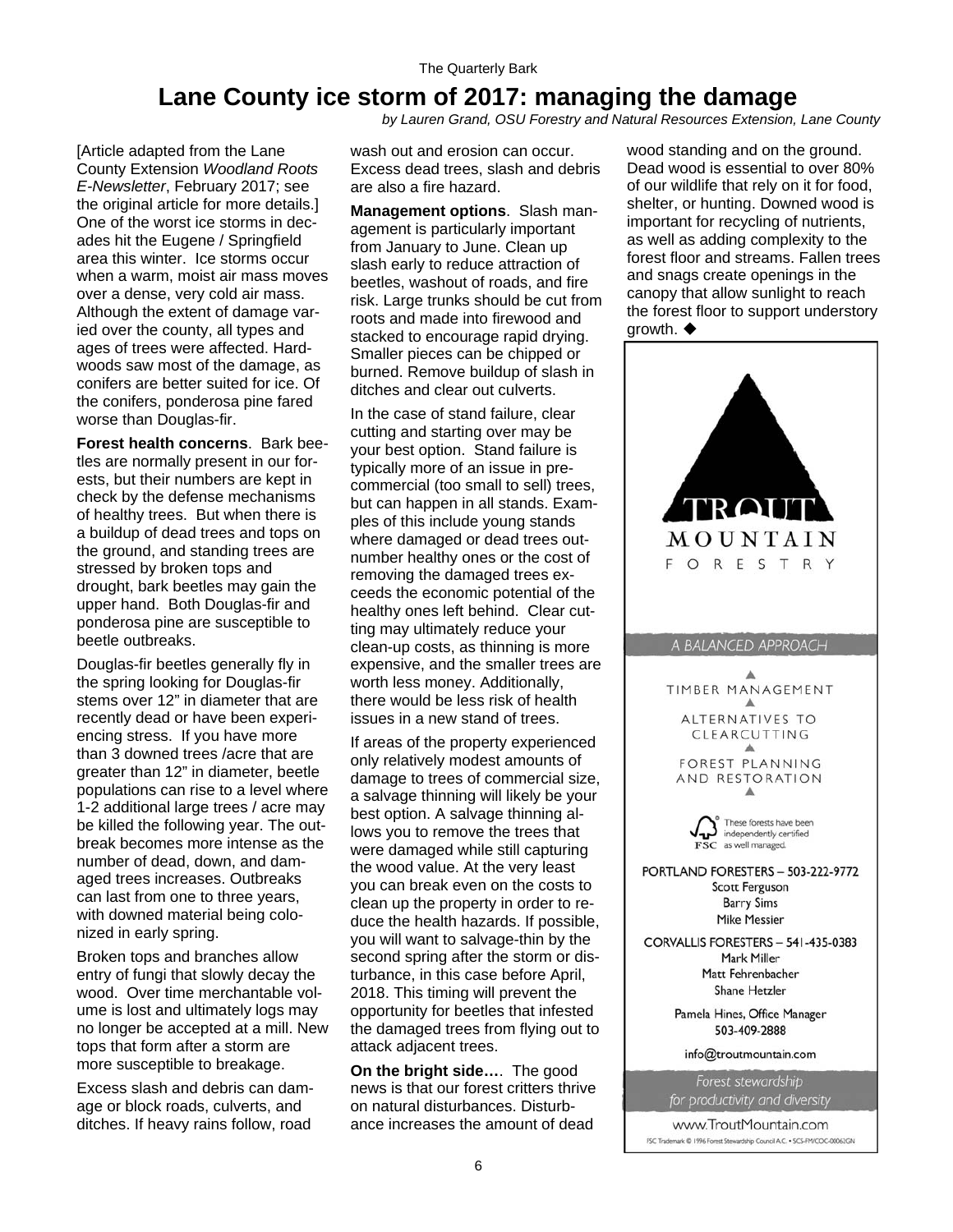# The Quarterly Bark *Lincoln County News*

# **OSU Extension Lincoln County to offer introductory woodland management course**

*by Valerie Grant*  OSU Extension Lincoln County will be offering its introductory course on woodland management on four Wednesday evenings in April with a field trip on Saturday, May 6. The course is titled, Woodland Management—A Basic Forestry Shortcourse and will be lead by Valerie Grant, OSU Forestry and Natural Resources Extension Agent for Lincoln, Tillamook and Clatsop Counties.

This five-session course is ideal for anyone just starting out taking care of woodland property. Topics covered include:

- · Getting started: assessing your property and your site.
- · What's going on in your woods? Understanding tree biology and forest ecology.
- · Taking care of your woods: tree planting, care for an established forest and weed control.
- · Getting it done: safety, timber sale logistics, and laws and regulations.
- · Saturday field trip to see it all in action.

The class meets April 5, 12, 19, 26, 6 pm - 8:30 pm, at the OSU Extension Office, 1211 SE Bay Blvd, Newport, and the field trip is May 6, 9 am - 3 pm.

For more information, questions or *required registration*, contact Valerie at [valerie.grant@oregonstate.edu](mailto:valerie.grant@oregonstate.edu) or 503-325-8573. The formal registration deadline is March 27, but readers of *The Quarterly Bark* may register through April 5, because of the timing of this announcement. If you've been thinking about this course but haven't gotten around to registering, just do it now.

# **Report on seedling sale**

*by Judy Pelletier* 

The Lincoln County Small Woodlands Association hosted their annual native tree seedling sale on Saturday, February 25, 2017 at the Lincoln County Fairgrounds, 4H Harney building in Newport from 10 am to 3 pm, while the Saturday Farmers' Market was in the main building. This annual event is designed to provide the public with affordable native tree seedlings and promote natural resource conservation.

Thanks to the efforts and contribution by Cathy and Joe Steere, by the whole Steenkolk family —Joe, Jan, sons Chris, Scott and Mike, grandsons and granddaughter Alyssa by Rex Capri, Judy Pelletier, Betty and Jim Denison, everything went smoothly and efficiently. Jan, our cashier, provided the coffee pot and cookies. Jan says that the 4-H building is a wonderful place to hold the sale, remembering some of the first sales outside with the rain going horizontal. Seedlings sold early; sales were brisk rivaling those of last year. ♦

# **Lincoln schedules 2017 TFOY tour**

The Lincoln County chapter is proud to announce its 2017 Outstanding Tree Farmer of the Year, Michael Newton. The Newton family acquired their forest property in the early 1960s. Over the years, with heavy investment of family labor, they reclaimed the unproductive lands and converted them into a valuable conifer forest. Now the forest is a shining example of productive small-woodland forestry.

Join us for a tour of Newton Forests near Eddyville on Saturday, June 24, beginning with coffee and donuts at 8:30 am, including lunch, and ending at about 2 pm. Tour is free, but RSVP is required to Judy Pelletier at [jpelleti@charter.net](mailto:jpelleti@charter.net) (or phone 541-336-3855 if no connection to e-mail is available.)

The turn-off to Newton Forests is on the north side of US 20, about 2 miles east of Eddyville. From the coast, take the new section of US 20 past Eddyville and turn left about a mile east of the point where the brand new section of US 20 rejoins the older section. Watch for signs.  $\blacklozenge$ 



# **ALDER WANTED**

Also Maple & Ash Saw Logs, Timber, & Timber Deeds

Contract Procurement Foresters at...

### Eugene

Tim Tracy: 541-231-4758 Dick Walton: 541-206-4105

Garibaldi

Lee Adkins: 541-290-9892

For information about Northwest Hardwoods, please visit: northwesthardwoods.com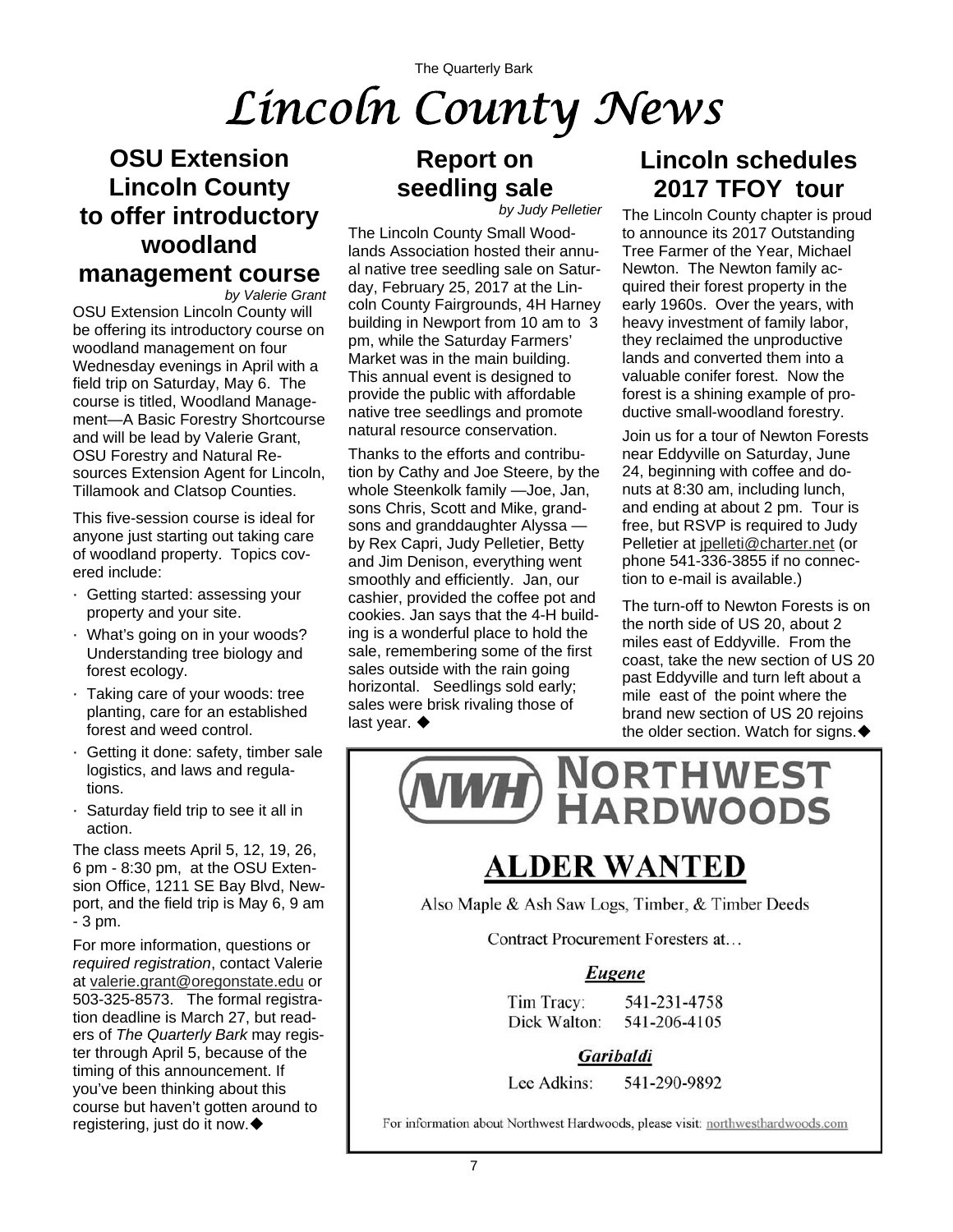#### The Quarterly Bark



### **President's Update**

*by Peter Bregman* 

Welcome to a very confusing year. At the time of this writing, the

aftermath of the election is still happening, with demonstrations and debates over the direction of our future still heavily debated across the nation.

We had our annual meeting on January 25 in Newport and presented a variety of important topics. There were about 80 guests.

Justin Reed of the Lincoln County Assessor's Office explained the different special assessment programs available to forest landowners for property taxes. The overall purpose of these programs is to provide an incentive to landowners to keep land in timber or conservation. There are too many details to cover here, but it definitely pays to understand these programs and how they apply.

The featured speaker was Dr. Michael Newton, Lincoln County forest landowner for more than 55 years and retired professor from OSU's College of Forestry. He described his own landowner experience on converting brush fields to highly productive conifer forests. He showed how aerial application of herbicides is among the essential tools for achieving this conversion, particularly on the rugged slopes of the Oregon Coast Range.

Newton said that OSU has several departments studying effects of chemicals on animals, plants and soil. They measure persistence, toxicity and mobility of chemicals in soil, water and air. Without such data,

### **Lincoln County Chapter Directors**

| Peter Bregman, President                   | 209-604-7306 |
|--------------------------------------------|--------------|
| Joe Steenkolk, Vice President 541-875-1541 |              |
| Judy Pelletier, Secretary                  | 541-336-3855 |
| Jan Steenkolk, Treasurer                   | 541-875-1541 |
| Nic Dahl, Membership                       | 541-270-1359 |
| Jim & Betty Denison                        | 541-258-3103 |
| Andy Kittel                                | 541-961-6461 |
| Tom Wiley                                  | 541-336-2268 |
|                                            |              |

herbicides can't be registered for use.

Newton finished by acknowledging that some people may just have philosophical objections to some forest management practices (such as aerial application of herbicides), but the scientific evidence show that aerial application of herbicides according to the rules is a safe and effective means of maintaining the productivity of our forest lands.

Angi Bailey, of Oregonians for Food and Shelter, discussed the impacts to forest owners should the aerial spray ban pass. Tucker Christianson, ODF Stewardship Forester, reviewed the rules for application of herbicides under the Oregon Forest Practices Act. Valerie Grant, OSU Extension Agent reviewed programs that OSU offers for forest landowners and solicited other topics to be addressed. Finally, Jim James, Executive Director of OSWA, gave a summary of statewide issues, particularly potential cuts to the stewardship forestry program.

The meeting was a great success. We had a follow up business meeting, at which we decided to contribute \$2,500 to *The Coalition to Defeat Measure 21-177*. We also encouraged our members to get involved with this campaign.

Now I bring to you my views as to what is causing all of this commotion. When I came to Oregon in 2004, I was hoping to get away from the California environment, wanting to be free of the hassle of politics. I planned to retire and sit out my sunset years in a quiet coastal community in Oregon as a free man living in a perfect state with enough rain. After five years of being a happy supporter on the sideline, events took a turn at an annual meeting when Joe Steere nominated me to be the new president of our chapter for a year. That looked innocent enough, as I had been in similar positions before, but five years later I realized that was not a smart thing to do for my peaceful retirement. And yes, I can be recalled for my views, but here is the rest of my story … .

Now we have Measure 21-177 on the May ballot. The summary of the measure as it will appear in the voter's pamphlet appears on the next page. The measure not only prohibits "corporations from aerial spraying of pesticides," but also creates "rights to natural communities and ecosystems" and makes it unlawful for corporations to violate any of those rights. It's quite clear that the aerial spray prohibition would have a very negative impact on the practice



**Buying Logs/Timber/Timber Land**

**Douglas Fir Hemlock Grand Fir White Fir**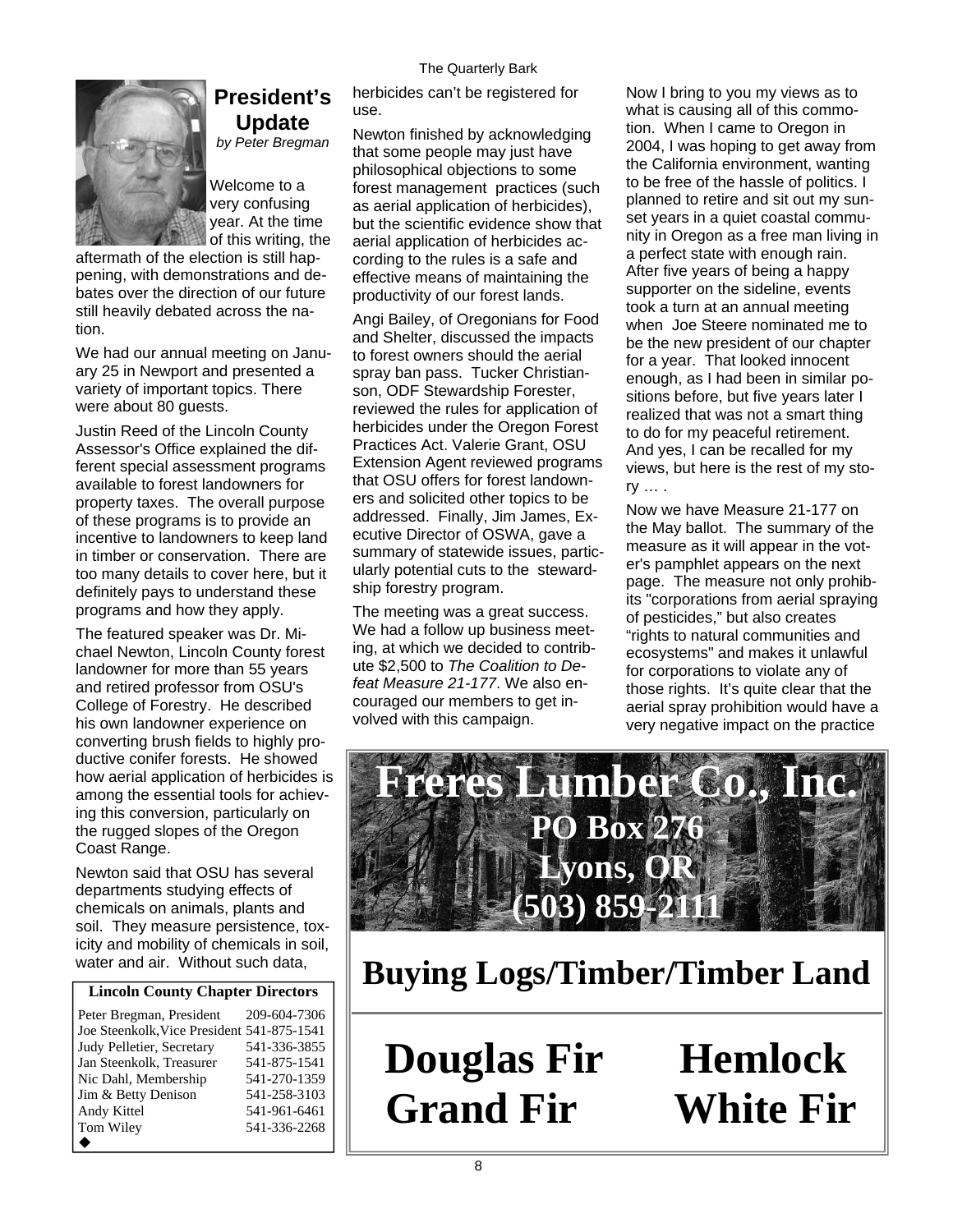of forestry in Lincoln County, but it is not at all clear how broadly the "rights of natural communities and ecosystems" might ultimately be construed.

On another note, I'd like to report that we had a success at the legislature. I have said that family farmers and family tree farmers can have an impact on preserving our way of life if we work together. We did just that at the Oregon legislature on March 1. HB 2859 would have let the special assessments for forestland and farmland, on which property taxes are based, expire. The farmers and tree farmers turned out in force at the committee hearing, and the committee withdrew forest and farm lands from the bill.

Finally, I am sad to report that our ODF Stewardship Forester, Tucker Christensen, passed away at his home on March 8 at age 31. The members of the Lincoln County OS-WA chapter express our condolences to the family of Tucker. We remember him as a friend of those he served so well, a knowledgeable, reliable resource for small woodland owners, always prepared to share his knowledge in helping us become better stewards of the land. A service for Tucker was held at the First Christian Church in Tillamook on March 19. ♦

# The Quarterly Bark **Lincoln voters weigh aerial spray**

*by Larry Mauter* 

Lincoln County voters will decide in May whether or not to ban aerial spraying throughout that county. An initiative -- 21-177 -- qualified for the ballot last November, said Lincoln County Clerk Dana Jenkins. Ballots with arguments will be mailed April 27 to the county's 33,000 voters and are due May 16.

"It was originally filed back in July 2015. The initiative went through the court process (two legal challenges) and now it's on the ballot," Jenkins said. Measure 21-177 is one of several issues in the special election and is also the most controversial, Jenkins said. Titled "Freedom from Aerially Sprayed Pesticides of Lincoln County," the measure would prohibit aerial spraying of pesticides. Aerial spraying is allowed now through an ODF notification process, allowing concerned residents 15 days notice.

A recent economic study valued the timber industry in Lincoln County at \$105 million in 2012, with 170 million board feet harvested. About 6 percent of the county's population worked in the timber industry that year, according to the 2014 report prepared for Lincoln County by The Research Group LLC of Corvallis.



# **Official summary of Measure 21-177**

The Lincoln County Clerk has posted the following official ballot title and summary of Measure 21-177 on the county's website.

"Measure 21-177 – Lincoln County – Proposed by Initiative Petition – Prohibits aerial pesticide spraying and creates rights of local citizens.

QUESTION: Should voters enact ordinance prohibiting corporations from aerial spraying of pesticides and create rights to natural communities and ecosystems?

SUMMARY: Enactment of measure establishes local rights: Right to be Free from Toxic Trespass; Right to Clean Air, Water and Soil; Right to Rural Preservation; Right of Local Community Self-Government. Rights established are selfexecuting.

Measure also provides that governmental systems destructive to the rights of the community are not legitimate, lawful or constitutional.

Measure makes it unlawful for any "corporation" to "engage in aerial spraying of pesticides" as defined within measure, or to otherwise violate any enumerated rights.

Measure invalidates any permits issued by state or federal entity that violate any enumerated rights.

Measure provides that state and federal laws apply only to extent they are not in violation of ordinance.

Measure authorizes direct action by person if county or courts fail to enforce law. Corporations that violate ordinance are not "persons" and are prohibited from asserting state or federal law preemption.

Measure establishes strict liability for damages to residents and ecosystems caused by aerial spraying.

Measure repeals inconsistent provisions of County Code and preempts state and federal law inconsistent with rights or prohibitions of measure."◆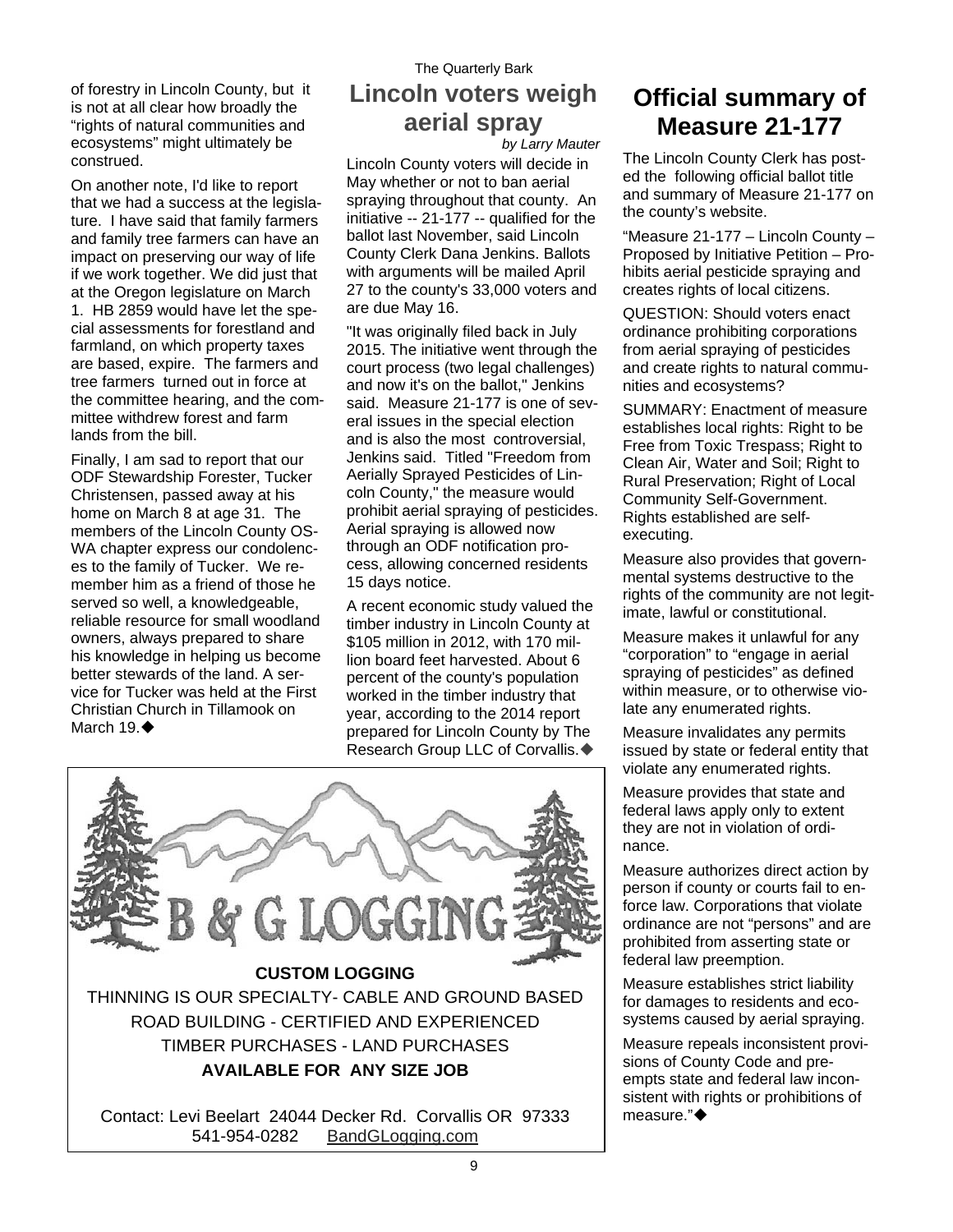# *Benton County News*

# **Benton County voters to decide in May on funding for OSU Extension**

Ballot Measure 2-106 has been placed on the May 16, 2017 ballot by the Benton County Commissioners to provide a stable funding base for OSU Extension programs in Benton County. The five incorporated cities in Benton County have also chosen to be included in the tax district. Measure 2-106 would support all of the Extension and 4-H programs in the county, not just forestry. The proposed tax rate is \$0.08 / \$1,000 assessed value, or \$16 per year for an assessed value of \$200,000.

The OSU Extension Service provides educational services to aid Benton County small-woodland owners in managing their lands. These include the five core forestry programs, Basic Forestry Short Course, the Master Woodland Manager program, Women Owning Woodlands, Ties-to-the-Land Succession Planning and the Management Planning program. In addition, Extension presents tours and classes throughout the year on topics of current interest, and provides the opportunity for one-on-one discussions with Master Woodland Managers and Extension Agents. Benton County Extension also collaborates with the OSWA chapters on the publication of *The Quarterly Bark*!

Details on the history of funding for Extension in Benton County, the justification for the tax district, and how the money would be spent are available in an information packet prepared for the Board of Commissioners October 25, 2016 meeting and posted on the Commissioners' website. For more information see [http://citizensforbentonextension.com.](http://citizensforbentonextension.com)

The following summary of the measure has been approved for the voters pamphlet and is posted on the County's elections page:

#### *by John Westall*

"If approved, District would serve Benton County in cooperation with Oregon State University Extension Service. The District's purpose would be to provide educational services for a diverse economy by fostering healthy youth and families, agriculture and forestry businesses, and sustainable communities and natural resources, including:

• Volunteer programs: 4-H clubs, school enrichment, Wildlife Stewards, camps, Master Gardener, Master Woodland Manager, Master Food Preserver, food safety, nutrition.

• Research-based information for farmers, family forest owners, Christmas tree growers to address production, pests and conservation challenges.

• Small farm development for food supply, community and school gardens, farmers markets and agritourism.

• Natural resource management education supporting city and rural communities.

Declining federal and state resources have reduced services throughout Benton County. The District would implement a maximum tax rate of \$0.08/ \$1,000 assessed value to fund Extension programs. A home assessed at \$200,000 would pay approximately \$16 per year.

The Benton County Board of Commissioners would govern the District with input from citizen advisory committees and Benton Extension. The annual budget and audit would be available to the public."  $\blacklozenge$ 

# **Upcoming Tours in Benton County**

*by Roger Workman and Dave Ehlers*

**Georgia Pacific Sawmill in Philomath.** On Monday, April 24, we'll tour the Georgia Pacific sawmill in Philomath. GP has two mills in Philomath, the sawmill on Industrial Way and the planing mill near the intersection of Hwy 34 and US 20. The sawmill rough cuts logs for the planning mill, where the wood is finished into dimensional lumber.

Bring a plastic hardhat and safety goggles if you have them. Meet at the sawmill, 1750 Industrial Way, Philomath, at 10:30 am. From Hwy 34-20 in Philomath, turn north onto 19th St at the Dairy Queen, then turn left onto Industrial Way. Turn left into the GP driveway, pass the weigh station on the left, and park in spots at the first building on the left. Space is limited; **RSVP** required to [jody.einerson@oregonstate.edu](mailto:jody.einerson@oregonstate.edu) or 541-766-6311.

#### **Wildland Fire Information for Small Woodland Owners.** OSU Extension agent Dan Leavell is coming from Klamath Falls to lead a discussion on various aspects of wildland fire as it applies to small woodland owners. Dan has an extensive background in wildland fire, as well as structural fires. He brings a vast amount of knowledge and is an engaging speaker. We tentatively plan to have ODF on hand to provide additional information.

### **Benton County Chapter Board Members**

President, Mike Albrecht 541-231-0337 mjalbrecht2052@gmail.com President Elect, Karen Fleck Harding 541-929-6398 kharding@peak.org Secretary & Treasurer, Greg Vollmer 541-929-5198 vollmergs@gmail.com Membership & OSWA Rep, Marsha Carr 541-740-3268 marshae.carr2@gmail.com Programs, David Ehlers 541-231-7094 davidmehlers@gmail.com Education, Rita Adams 541-752-3324 rjadams5@comcast.net TFOY Selection, David Hibbs 541-752-3245 david.hibbs@oregonstate.edu TFOY Selection, Nancy Hathaway 541-758-5510 nancyhath@comcast.net Member at large, Pat Boren 541-929-2144 mayfly2468@yahoo.com Member at large, Laura Harmsen 541-753-6719 harmsen31@comcast.net Member at large, Roger Workman 541-619-3586 workman919@gmail.com ♦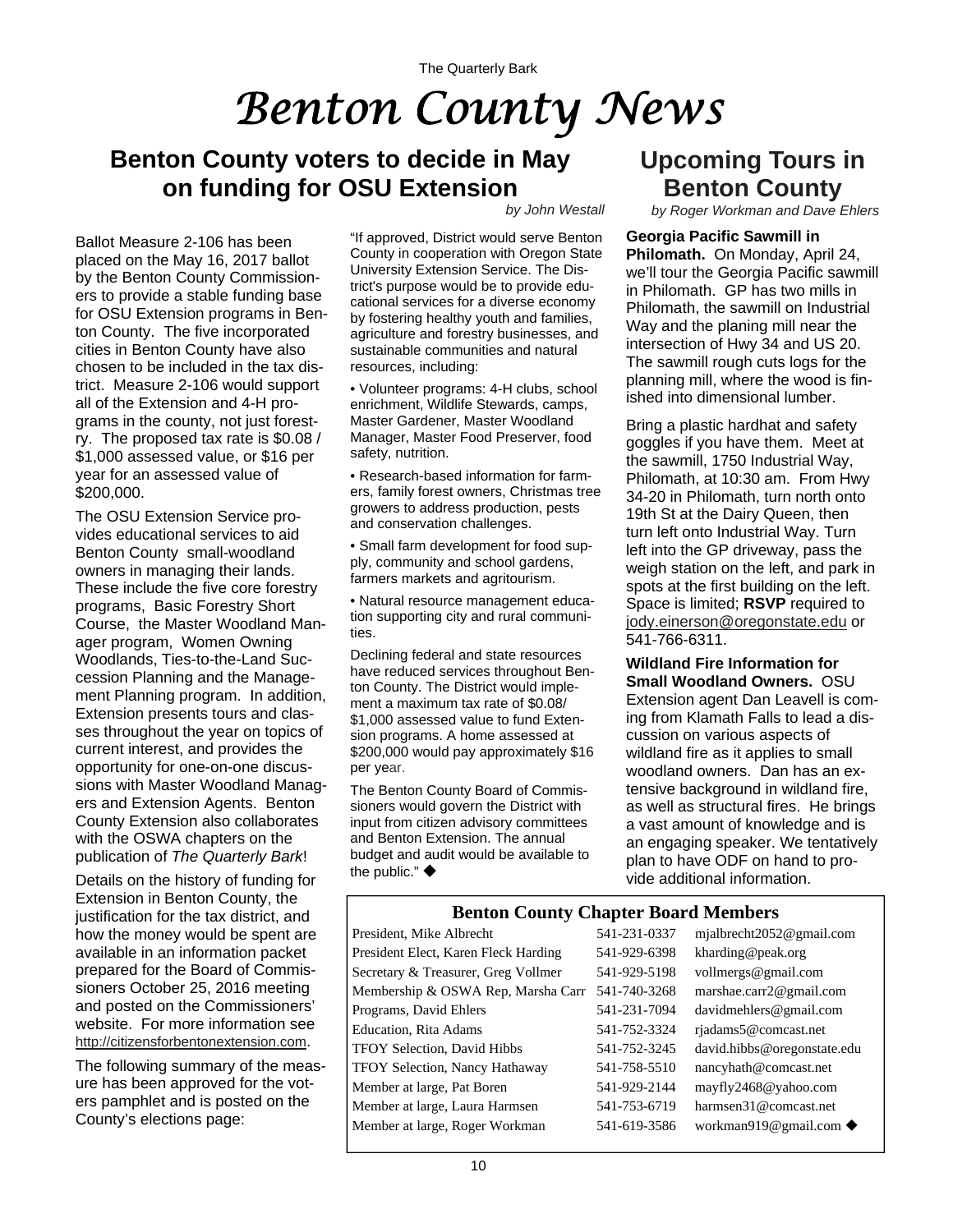This event will be Thursday, May 11, 4:30-7pm, at David Hibbs and Sarah Karr's property, 14200 Airlie Rd. From Corvallis, head north on Hwy 99W approximately 11 miles. At the flashing light turn left (west) on Airlie Rd and proceed about 5 miles to 14200 Airlie Rd. Park in the farm lot along the road. Watch for event signs and carpool if possible. **RSVP** to 541-766-6311 or [jody.einerson@oregonstate.edu](mailto:jody.einerson@oregonstate.edu) .

### **Tethered logging demonstration.**

Sometime in June. How do you operate a harvester and a forwarder on a very steep slope? You attach the equipment to an anchor at the top of the hill through a winch line this tether doesn't power the equipment up and down the slope, but it keeps the weight of the equipment well distributed so the equipment has enough traction to power itself up and down the slope.

According to Matt Mattioda of Miller Timber Services in Philomath, the advent of "tethered logging" makes it possible to log in steep areas where cable or manual systems are not economically viable. For example, small diameter trees can now be thinned cost effectively where it couldn't have been done previously.

Miller Timber Services will give a demonstration of a tethered logging operation in June. As we know, pinning down the exact day for a tour of an active logging operation months in advance is a formidable challenge. This tour will be sometime in June — for details of the event, sign up for The Needle e-mail list or watch the Benton County Extension website (information on both on p. 3), or e-mail Mike Albrecht to be put on the Benton County notification list (e-mail address on previous page) And, if you don't have easy access to the internet, just stay in touch with a friend who's interested in the tour and does have internet access.

**BCSWA summer picnic**. Join us for our annual potluck picnic at the Pat and Betsy Boren property in the Kings Valley area. This social event will also include a short tour, so dress accordingly. Drinks and table

### The Quarterly Bark

service will be provided. Bring your favorite dish and an outdoor chair if you have one. The picnic will be Saturday, July 15, 11:30 am – 3 pm, 22872 Burgett Creek Road, Kings Valley. Take Hwy 20 west from Philomath. Turn right at Wren onto Kings Valley Hwy (223). Proceed about 3.5 miles to Alexander Rd and turn left. Go approximately 1 mile and turn left onto Burgett Creek Rd. Pat and Betsy's place is past the Girl Scout Camp, at the end of the road about 1 mile from Alexander Rd.

### **2017 Tree Farmer of the Year**

**Tour.** The Benton County chapter is pleased to announce that Dave Hibbs and Sarah Karr will be our 2017 Tree Farmers of the Year They will be hosting us at their tree farm on Saturday, September 2. Save the date! Further information is forthcoming. ♦

# **OSU Extension events and classes in Benton County**

**Oregon Season Tracker** is a project of Oregon State University to enable volunteer citizen scientists to collect data on precipitation and seasonal plant changes (phenology) that are useful to researchers, resource managers, and educators, as well as just being interesting. Participants in this program take a 2-hour self-paced online course at home and then attend one classroom session. The classroom session is Tuesday, April 4, 6-8 pm, in Wren. Cost is \$40 per family sharing materials and includes the rain gauge. For more information and **to register**. see the link at [http://](http://extension.oregonstate.edu/benton/forestry/events) [extension.oregonstate.edu/benton/](http://extension.oregonstate.edu/benton/forestry/events) [forestry/events](http://extension.oregonstate.edu/benton/forestry/events) .

### **Woodland Discovery Plan Work-**

**shop.** This two-evening workshop will help families think about what they want from their land and will provide a first step towards a written management plan. It will help you collect and organize key information: what do I know about my property & its history; how to describe it to others; what do I want to do with or get from my property; where do I get help. The workshop will be offered in at the Benton County Extension Office in Corvallis on Thursdays, April 13 & 27, 6:30 - 8:30 pm. The cost is \$20 / individual or family sharing materials. **Register** at [http://bit.ly/](http://bit.ly/BentonForestry) [BentonForestry](http://bit.ly/BentonForestry) or contact Jody at [jody.einerson@oregonstate.edu](mailto:jody.einerson@oregonstate.edu) or 541-766-6311 for more information.  $\blacklozenge$ 

Giustina Resources, LLC **PURCHASING LOGS, TIMBER & TIMBERLAND** 

DOUGLAS FIR WHITEWOODS CEDAR Sort-Yards at: Dexter Molalla Rainier Philomath

FOR MORE INFORMATION OR TO ARRANGE A MEETING, PLEASE CONTACT:

Jeanne Shuttleworth 541.517.9707

**Kevin Merritt** 541.954.2230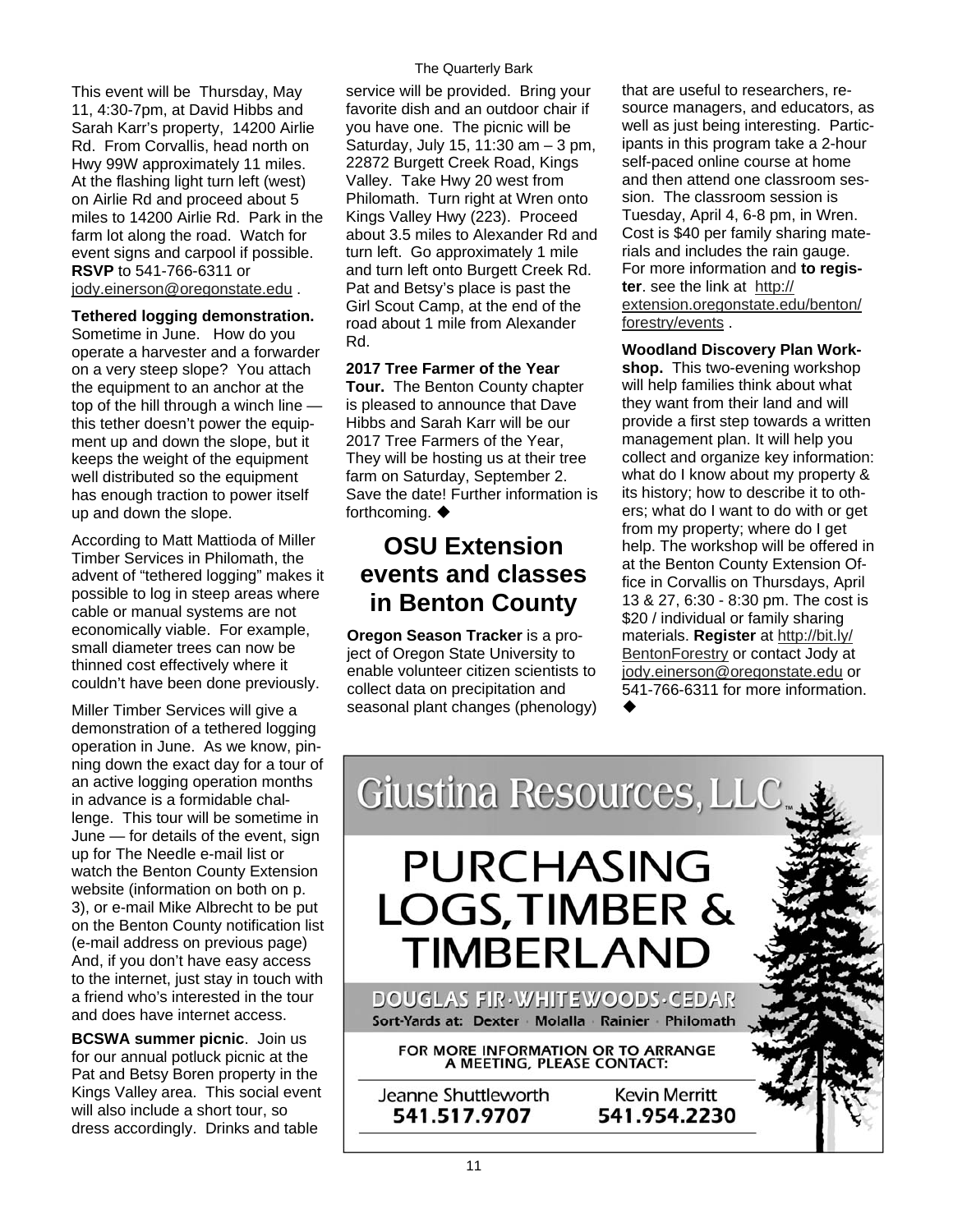# **Oak Restoration program for Benton, Linn & Lane**

*by Donna Schmitz, Benton SWCD* 

The Benton Soil and Water Conservation District is working with other organizations to submit a proposal for bring Federal Farm Program funding to the local Natural Resources Conservation Service (NRCS) to help local landowners to restore oak woodland and savannah habitat. Oak habitats are vitally important for many Willamette Valley wildlife species. These habitats are in decline due to encroachment by invasive species and land use changes. Large legacy oaks are being overtopped and shaded by Douglas-fir. This funding will help provide cost share funding for thinning, invasive species treatment, slash removal and herbaceous understory seeding.

We are looking for landowners in Benton, Lane and Linn Counties to:

1. Provide a match for the funds we are requesting. Match can be funds currently used or your labor to restore oak habitats on your property. Can you identify the number of oak woodland acres on which you are working and the amount of money and/or time you have used to get your project done? The more match we can identify, the more money we can request from NRCS for future projects.

2. Identify future oak habitat restoration projects. If you are considering an oak restoration project in the next five years and would be interested in being considered for funding if our proposal is successful, please let us know. With future projects identified, it would make our proposal more competitive among the other proposals.

For more information, please contact Donna Schmitz, Benton SWCD, [dschmitz@bentonswcd.org](mailto:dschmitz@bentonswcd.org), 541-753 -7208; a response by April 15. would be appreciated.  $\blacklozenge$ 

# **Membership roster to be distributed**

*by Nancy Hathaway* 

Communication is key! The Benton chapter plans to compile a membership roster to be distributed to our members *only*, in both printed and computer versions.

Now you will be able to ride-share to events with nearby members or call a member without using the tinyprint phone book. You'll quickly know which neighbor is already a member! The Washington County chapter does this yearly, and we have done it at least once before.

Seneca Sawmill Company

**Seneca Sustainable Energy** 

**NOW BUYING** Douglas fir, Hem-fir Logs, Timber & Timberland, as well as Oregon Forest Biomass

**CONTACT** Log and Biomass Buyer: Greg Willie Office (541) 461-6259 or Cell (541) 915-0631 Post Office Box 851 - Eugene, Oregon 97440 If you wish to opt out of having any or all of your contact information included — address, phone number, or e-mail — please let Karen Fleck Harding know by **April 15th** at 541- 929-6398 or [kharding@peak.org.](mailto:kharding@peak.org)

The membership roster will be distributed to our members only and should never be re-distributed to any individual or group who is not affiliated with Benton County Small Woodlands. ♦

# **Recent activities in Benton County**

*By John Westall*

**Succession Planning.** On January 26, Dr. Tamara Cushion of OSU described planning for a successful transfer of timber property ownership between generations. She discussed many of the obstacles that often crop up, but emphasized the importance of planning and reminded us that "every journey begins with the first step." A comprehensive online course on the topic is at the American Forest Foundation's website [mylandplan.org/content/](https://mylandplan.org/content/your-legacy-your-land) [your-legacy-your-land,](https://mylandplan.org/content/your-legacy-your-land) to which Tammy has contributed significantly.

**Annual Meeting.** BCSWA held its annual meeting on January 28 at the Beazell Memorial Forest Education center, with about 65 people in attendance. The featured speaker was Dr. Sara Robinson of OSU Forestry, who gave a fascinating report on her work with spalted wood — wood permanently colored by fungi. For more information on this topic at the intersection of art, craft and science, see her website at [northernspalting.com](http://www.northernspalting.com/).

**Young Stand Thinning Tour.** Following the presentation on young stand thinning (YST) at Woodland Information Night (article p. 13), we had a wet tour of various approaches to YST at Van and Anne Decker's property on March 18: machine felling, hand felling and "mulching" with a brush mulching head on a skid steer. "Textbook" approaches to YST are described in the article on p. 1 of this issue. $\blacklozenge$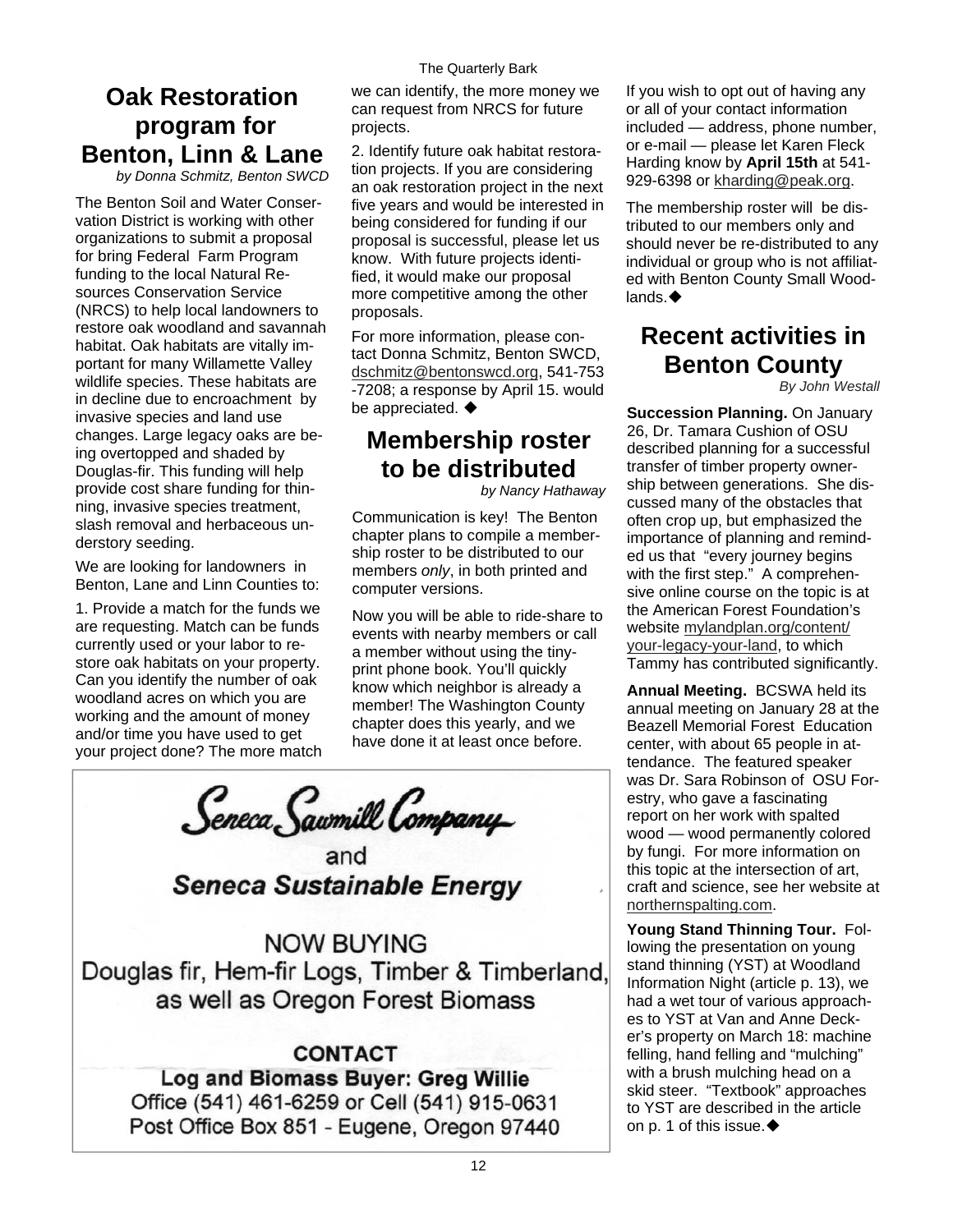# The Quarterly Bark *Linn County Chapter News*

# **President's Corner**

### *by Bill Bowling*

As an aspiring tree farmer I asked myself "What is a tree farmer, what is a tree farm and what does a tree farmer do?" After searching the internet and talking with experienced tree farmers I gleaned the following.

According to The American Tree Farm System, tree farmers come from various backgrounds, but they all share the commitment to improve their forestland through responsible forest management and conservation techniques. They are lawyers, doctors, entertainers, U.S. Cabinet members, agricultural farmers, carpenters, retirees and more. They manage their properties to develop multiple forest benefits including wood, water, wildlife and recreational opportunities.

Chuck Leavell, National Outstanding Tree Farmer of the Year in 1999, in an interview for the Mother Nature Network, expressed the following ideas. Certainly a tree farm is not like any other farm that would have row crops and cows and pigs and that sort of thing. And certainly, they are involved in growing trees. That is primarily the first thing that they do: they plant them as seedlings and they nurture them and they manage them as they grow and then at one point in time, they are certainly going to harvest them. Trees that they harvest go to build somebody's first home or maybe they go to make some books that a student in high school or the university might be studying.

But tree farms are so much more than that. It's not only about the trees in the forest. It is about everything that's inside the forest. It is about biodiversity, about the entire ecosystem. To put it in one word, that word would be balance. It's using the resource very wisely, very carefully and don't forget, trees are renewable. They grow back. That's the marvelous thing about them  $- a$ 

tree farmer can continue to have our forests from now on - if managed properly. Mankind has been connected to forests since the beginning of time. If we take care of our forests, our forests will take care of us.

I hope to someday say with confidence and pride "I am a tree farmer."

# **Woodland Information Night**

*by Leland Peterman* 

The Linn County chapter sponsored this year's Linn-Benton Woodland Information Night, with about 50 people in attendance and guest speakers covering four topics.

Brad Withrow-Robinson, OSU Extension forester led off with a description of young-stand (aka precommercial) thinning, and why it is important in setting up a stand to achieve a "desired future condition." Don't wait too long -- thin early!

Raylene Gordin and Diane Kaldahl gave a presentation on "Bluebirds and Habitat." Photographs of birds, habitat and supporting statistics highlighted the re-emergence of Western Bluebirds in the Willamette Valley. Landowners were shown

birdhouses and steps to take to promote Bluebird habitat.

After a short intermission for coffee, home-made biscotti and sweet/spicy popcorn (thanks and hearty well done to Shirley Jolliff for all the baking,) the presentations resumed with Wallace Jennings, who talked on "NRCS Programs for Small Woodlands" currently available as well as those in the pipe-line for the upcoming years. Some questions from the audience included possible icestorm damage re-imbursements and thinning young stands.

The final speaker of the night was Julian Geisel, who made an animated presentation about "Landowner Strategies." Two points that Julian made really resonated with me: (i) you should have the feeling of "whoo!'' in your woods; and (ii) view your property as a forest, not a "chore-est".

Big thanks to Brad W-R at OSU Extension for assistance in preparing for the event; to Nancy Mauter and Shirley Jolliff for help in setting up chairs, brewing coffee and all important clean-up afterward! All in all, a good turn-out, great audience participation, wonderful biscotti and enthusiastic presenters made the Woodlands Information Night 2017 one for the records.  $\blacklozenge$ 

| Linn County Officers    |                               |                            |                                     |  |  |  |  |  |  |
|-------------------------|-------------------------------|----------------------------|-------------------------------------|--|--|--|--|--|--|
| President               | <b>Bill Bowling</b>           |                            | 541-791-1370 bill@artisanlight.com  |  |  |  |  |  |  |
| Vice Pres               | Lee Peterman                  |                            | 541-223-3935 petey711@hotmail.com   |  |  |  |  |  |  |
| Secretary               | Jonathan Christie             | 503-394-3192               | $christie@smt-net.com$              |  |  |  |  |  |  |
| Treasurer               | Shirley Holmberg              |                            | 541-259-3963 vestis3@gmail.com      |  |  |  |  |  |  |
| Past Pres               | Jim Merzenich                 |                            | 541-466-5004 jim@oakbasin.com       |  |  |  |  |  |  |
| Director                | Dan Thackaberry               |                            | 541-258-5422 farmerdan17@gmail.com  |  |  |  |  |  |  |
| Director                | Henry Wolthuis                | 541-367-4764               | wolthuis2@comcast.net               |  |  |  |  |  |  |
| Director                | Larry Mauter                  |                            | 805-400-8552 osomauter3@att.net     |  |  |  |  |  |  |
| Director                | <b>Bonnie Marshall</b>        |                            | 503-769-6510 bonniem@wyi.com        |  |  |  |  |  |  |
|                         |                               | <b>Standing Committees</b> |                                     |  |  |  |  |  |  |
| Activities              | Mary Brendle                  |                            | 541-367-2845 brendle@wildblue.net   |  |  |  |  |  |  |
|                         | Tree Farm/Yr Joe Holmberg     | 541-259-3963               | praediolum@yahoo.com                |  |  |  |  |  |  |
| Education               | Fay Sallee                    | 541-451-5322               | sksallee@yahoo.com                  |  |  |  |  |  |  |
|                         | Seedling Sale Bonnie Marshall | 503-769-6510               | $b$ onniem@wvi.com                  |  |  |  |  |  |  |
| Scholarships Katie Kohl |                               |                            | 541-451-1734 kohl@proaxis.com       |  |  |  |  |  |  |
|                         | Linn Deputy Rodney David      |                            | 541-967-3950 rdavid@linnsheriff.org |  |  |  |  |  |  |
|                         |                               | 800-884-3911               |                                     |  |  |  |  |  |  |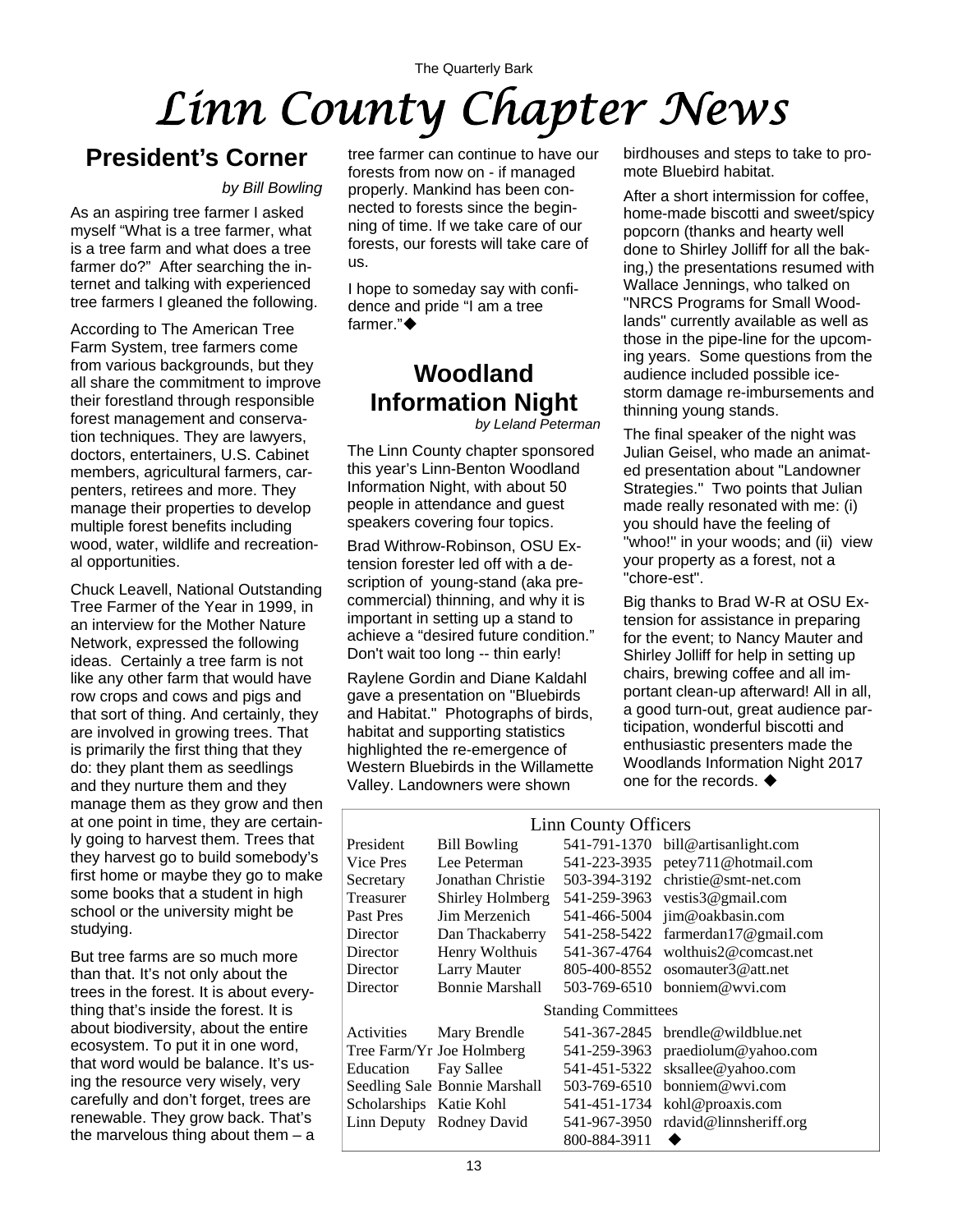### The Quarterly Bark **Linn County Small Woodlands Annual Meeting**

*by Sherm Sallee* 



*The Cota and Melcher families were selected as Linn County, Oregon and National Western Region Outstanding Tree Farmers of the Year in 2010. Jim Cota accepted the plaque from Joe Holmberg, OregonTree Farm past president and Jim James, Executive Director, at the annual meeting in January, 2017. So, no, that's not a typo on the plaque nor a photo from the archives.* 

The Linn County annual meeting was held on January 21 in Scio. About 80 members and friends attended the event which featured an outstanding potluck dinner. As usual, there was an abundance of delicious foods from main dishes to desserts with salads mixed in between.

The program included honoring our 2016 Tree Farmers of the Year, Joe and Shirley Holmberg with a video presentation of their tree farm. Katie Kohl told about the college scholarship winners and encouraged the chapter members to forward nominations for this coming year's scholarship awards. Fay Sallee introduced the fourteen 4-H forestry youths who had completed their forestry records and had gone through the interview process with Lon Rankin and Mary and Bob Brendle. Each 4-H youth explained something about what they had learned this past year in forestry and then were awarded their scholarship funds.

The business meeting included a treasurer's report of the chapter's financial status as well as election of offic-



**Connecting Forest Landowners with Seedlings, Services and Contractors** 

**DISCOVER Our Interactive Website** www.forestseedlingnetwork.com

ers and directors. The new president of the chapter is Bill Bowling and the new vice president is Lee Peterman. Newly elected or re-elected directors are Bonnie Marshall, Dan Thackaberry and Jonathan Christie.

Linn County Sheriff Forestry Deputy, Rodney David was introduced and explained his duties in protecting forestland resources. He explained his position supporting forestland owners and elaborated on some of his experiences. He then answered a number of questions from the audience. Jim James, Oregon Small Woodlands Association Executive Director made a presentation to Katie Kohl recognizing her as the Linn Chapter Volunteer of the Year. He also discussed the upcoming Oregon legislative session and some of the challenges he sees with the session for forestry. Dan Olson from the Natural Resource Conservation Service outlined some programs he manages that can provide help to forestland owners. This help includes advice as well as financial. Finally, Brad Withrow-Robinson, Linn County Extension Forester presented Jim Merzenich with the Master Woodland Manager of the year award. He also spoke about upcoming events of importance to our members.

Jim Merzenich, the outgoing president did a fantastic job with help from Kathy and Tim Otis in distributing the door prizes to many of those attending. He also operated the closing auction of three items that raised funds to pay for use of the meeting facility and memorial funds for the Oregon Tree Farm System for tree farm members that passed in the last year. As outgoing president of the chapter, we want to thank Jim for his superb leadership and dedication over the last two years making our chapter so successful.

# **Upcoming events**

**The Wood Castle** has an industrial scale Wood-Mizer mill, which can cut 50 to 60 mbf of hardwood lumber a month; kilns for drying this lumber; and a plant that manufactures custom furniture from their processed wood. We'll see everything from the raw logs to the finished products. Wednesday, April 5, 3 pm. 29855 Hwy 34, Albany, OR 97321, 3 miles east of Corvallis. Space is limited and RSVP required, 541-766-6311 or [jody.einerson@oregonstate.edu](mailto:jody.einerson@oregonstate.edu) .

> **Oak Basin Tree Farm Tour.** Walking tour of oak and upland prairie restoration on the Merzenich Oak Basin Tree Farm. Saturday, May 13. Watch for additional details coming soon. $\blacklozenge$

BUY/SELL SEEDLINGS · FIND VENDOR SERVICES & CONTRACTORS · VALUABLE RESOURCES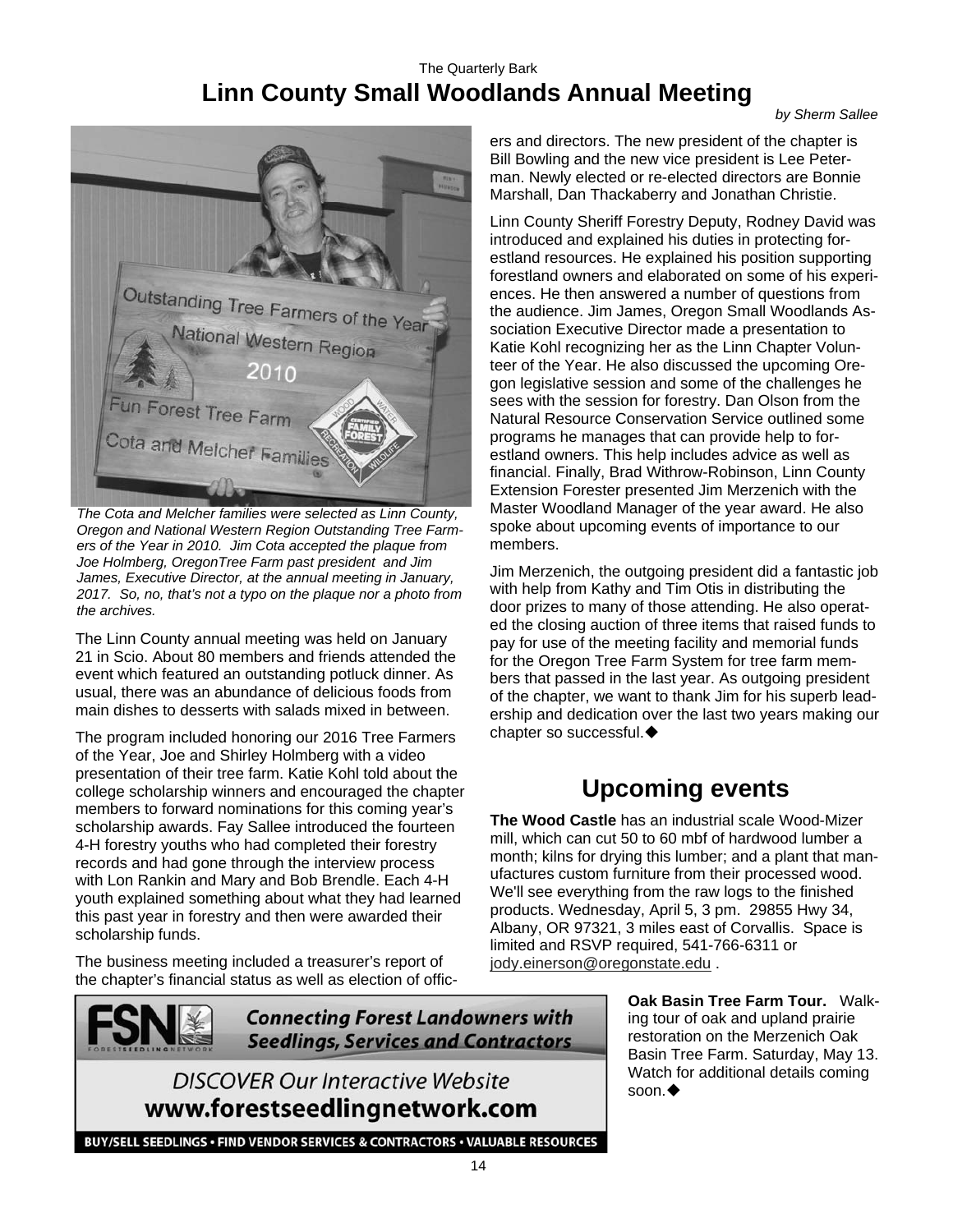### The Quarterly Bark **Seedling Sale and Goods from the Woods**

*by Sherm Sallee* 

The 22<sup>nd</sup> annual Linn Chapter seedling sale was a two-day event. Friday was the day to pick up seedlings from the nurseries, prepare tables in the Santiam Building at the Linn County Fairgrounds in Albany, fill the 130 pre-orders and finally set up for the public for Saturday. Saturday was the day for customers to pick up their pre-orders and visit the Good from the Woods displays. Also, there were about 100 walk-in customers to purchase seedlings.

All of this ran very smoothly thanks to the help of volunteers from the Linn Small Woodlands Chapter, 4-H members and their parents and our college scholarship recipient. This year Bonnie and Lance Marshall chaired the seedling committee for the first time, and they did a fantastic job of ordering the seedlings, getting out publicity, thanks to Katie Kohl, processing the pre-orders from our customers and answering phone call and e-mail questions. Don and Carol Cree picked up the seedlings from the Brooks Tree Farm Nursery with a little help from Lance Marshall. Jack Lowers picked up the seedlings from Heritage Nursery and Bob and Mary Brendle picked up the coast redwood seedlings from Plum Creek Nursery. Jim Cota obtained the grand fir and incensecedar seedlings along with supplying the sawdust needed to wrap the pre-orders. Jim Merzenich donated a box of Valley ponderosa pine. Rod and Ann Bardell donated potted seedlings they started from seeds.



*Brian Rabe and his son, Brogan distributing seedlings to a customer*

Christy Tye took over Fay Sallee's job at the Friday and Saturday events arranging jobs for all the volunteers and making sure none of them got overworked and all had fun. Fay still prepared all the pictures and plant descriptions for use at the sale.

Working at the fairgrounds on Friday, we had Kyle Rankin taking the lead in helping set up the tables and arranging the area for processing the pre-orders. Kyle has helped us every year since he was a little boy working with his grandparents Lon and Laura Rankin. Bill Bowling used his experience from prior years to arrange the pre-order pick up area making it very efficient to find all the orders. He had great help from Katie and Steve Kohl along with two 4-H members.

Once we started filling the preorders, we needed folks to stand behind each species bag of seedlings to carefully count out seedlings for the orders. We also needed people like Ken Crouse to go around to the different tables and gather the seedling orders and take them to the people doing the wrapping of the orders. Dan Thackaberry took the lead in making sure the hardwood seedlings and sword ferns were correct. Nancy and Larry Mauter were key players in the conifer area. Mike Barsotti helped the wrappers by making sure they did not run out of work to do by delivering orders to their wrapping table.

The people doing the wrapping do a very important job. They must make

*(Continued on page 16)* 



**Swanson Brothers Lumber Co., Inc. Buying DF Logs, Timber & Timberland**

**Buying all grades of Douglas‐fir logs — Prefer 16"+ on small end, no maximum.**

Contact: Jayme Dumford or Chris Ellis 541‐935‐2231 PO Box 309, NoƟ, OR 97461 [www.swansonbros.com](http://www.swansonbros.com)